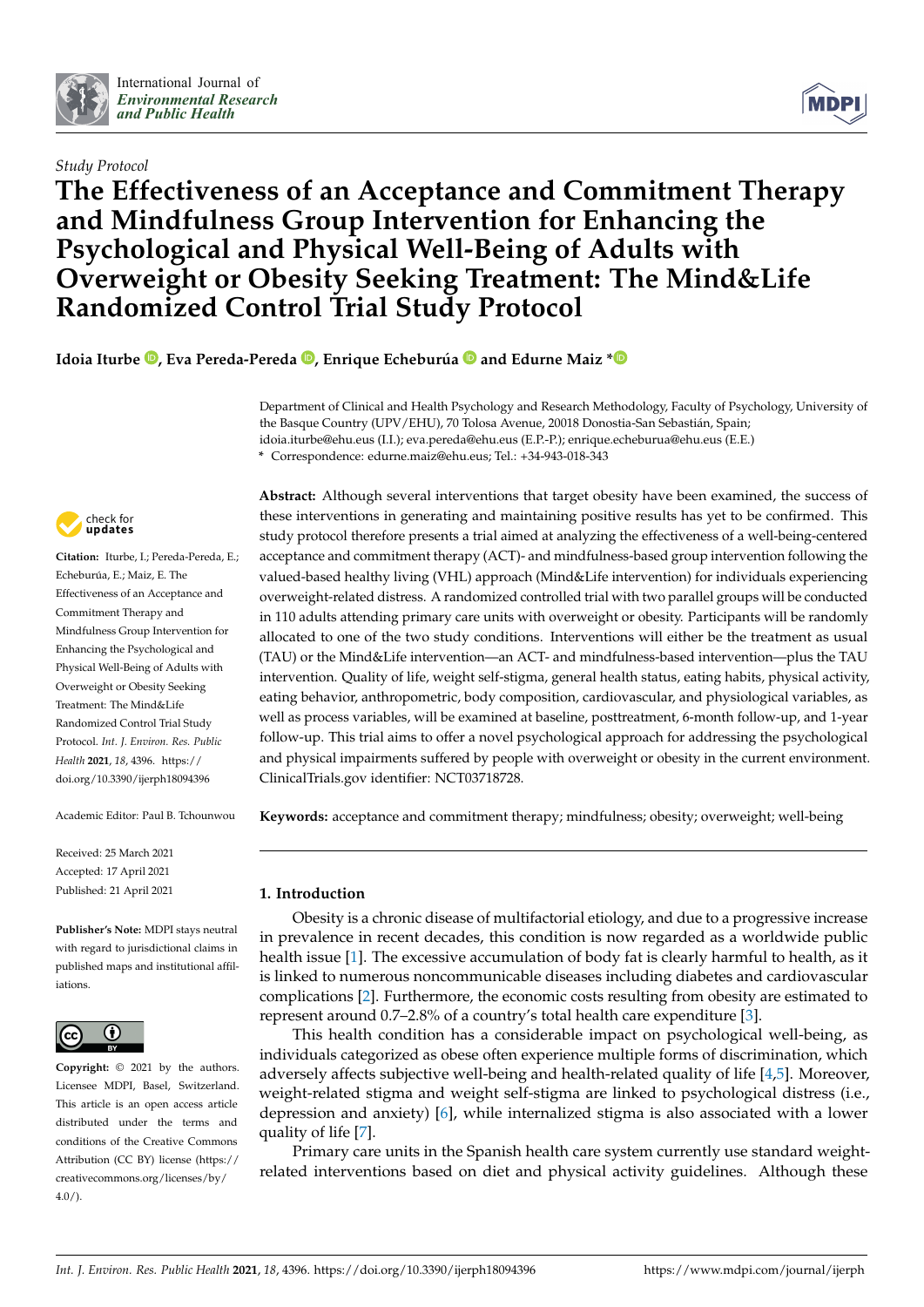interventions appear to be effective for initial weight loss, long-term weight management is a challenge due to weight regain, with multiple factors determining weight maintenance [\[8](#page-12-7)[,9\]](#page-13-0). These interventions, however, have proven to be successful in reducing weight regain for up to 12 months when compared with controls [\[10\]](#page-13-1). Additionally, the long-term effectiveness of lifestyle interventions for improving emotional aspects and quality of life is questionable [\[11](#page-13-2)[,12\]](#page-13-3). One possible explanation for this could be that health-related quality of life is positively associated with the amount of weight lost, and as previously mentioned, these interventions are ineffective for weight loss maintenance [\[13\]](#page-13-4).

Several studies have shown that psychological factors play a determining role in weight management behaviors [\[14\]](#page-13-5). Whereas interventions based on various psychological approaches have been evaluated in terms of effectiveness for weight loss [\[15\]](#page-13-6), the results have not led to consistent conclusions. For instance, cognitive-behavioral therapy (CBT) has been considered the most preferred intervention for obesity as it has been shown to be effective in improving cognitive and behavioral outcomes, along with weight loss [\[16](#page-13-7)[–18\]](#page-13-8). In contrast, studies have also shown the ineffectiveness of CBT in targeting emotional aspects [\[17](#page-13-9)[,19\]](#page-13-10) and weight loss in both the short and long term [\[19](#page-13-10)[,20\]](#page-13-11). Motivational interviewing (MI) has also yielded mixed results, with some studies demonstrating a greater efficacy for weight management compared with a control group and others indicating nil to modest efficacy [\[21–](#page-13-12)[23\]](#page-13-13). Moreover, although the results suggest that MI promotes overall quality of life in people with overweight or obesity, this appears to depend on weight loss [\[24\]](#page-13-14).

Third-wave cognitive-behavioral therapies in weight management treatments have shown more promise than standard behavioral interventions in the short, medium, and long term [\[25\]](#page-13-15). One such therapy is acceptance and commitment therapy (ACT), which is a relatively new psychological approach based on functional contextualism [\[26\]](#page-13-16). Within the context of weight management, ACT proposes the alignment of healthy behaviors with deeply held personal values and commitment to them, which function as an anchor when facing challenging situations and promote motivation to persist behaving healthfully [\[27](#page-13-17)[–29\]](#page-13-18). Likewise, ACT suggests mindfulness to facilitate awareness of unwanted internal or external events that could trigger unhealthy behaviors (e.g., emotional hunger, self-stigmatizing thoughts) and acceptance to address those cues rather than trying to avoid, control, or alter them [\[27](#page-13-17)[–29\]](#page-13-18).

The use of ACT has shown the most consistent evidence of effectiveness for weight management in adults with overweight or obesity after 18 months [\[25\]](#page-13-15). One ACT-based study reported that those who received acceptance-based strategies showed an increased probability of maintaining a 10% weight loss and experienced a higher quality of life at 2-year follow-up [\[30\]](#page-13-19). Acceptance-based strategies also appear to be particularly beneficial for individuals who show high levels of emotional eating [\[31,](#page-13-20)[32\]](#page-13-21), a psychological factor that has a direct negative impact on weight management [\[33\]](#page-13-22). Furthermore, Sairanen et al. suggested that ACT-based interventions increase weight-related psychological flexibility, intuitive eating, and mindfulness [\[34\]](#page-14-0). Interventions based on the latter have also been effective for reducing weight and targeting psychological outcomes such as eating behaviors, problematic eating attitudes, depression, and anxiety [\[35,](#page-14-1)[36\]](#page-14-2). In addition, developing mindfulness abilities protects an individual from transforming weight-related stigma into unpleasant emotional symptoms [\[37\]](#page-14-3).

According to the existing literature, studies evaluating the effect of ACT and/or mindfulness in people with overweight or obesity have shown that these strategies are not only effective for quality of life enhancement [\[25](#page-13-15)[,38\]](#page-14-4) but are also the most successful for targeting emotional eating [\[33\]](#page-13-22). Moreover, weight-related experiential avoidance—a process directly targeted in ACT interventions and mindfulness—mediates changes in emotional eating and weight control [\[39\]](#page-14-5). Further, these positive results appear to be independent of weight-related outcomes [\[30\]](#page-13-19). Besides, ACT shows promise for reducing weight self-stigma [\[40](#page-14-6)[–42\]](#page-14-7) and psychological distress [\[43,](#page-14-8)[44\]](#page-14-9), although some inconsistent findings have also been found in the latter variable [\[45\]](#page-14-10).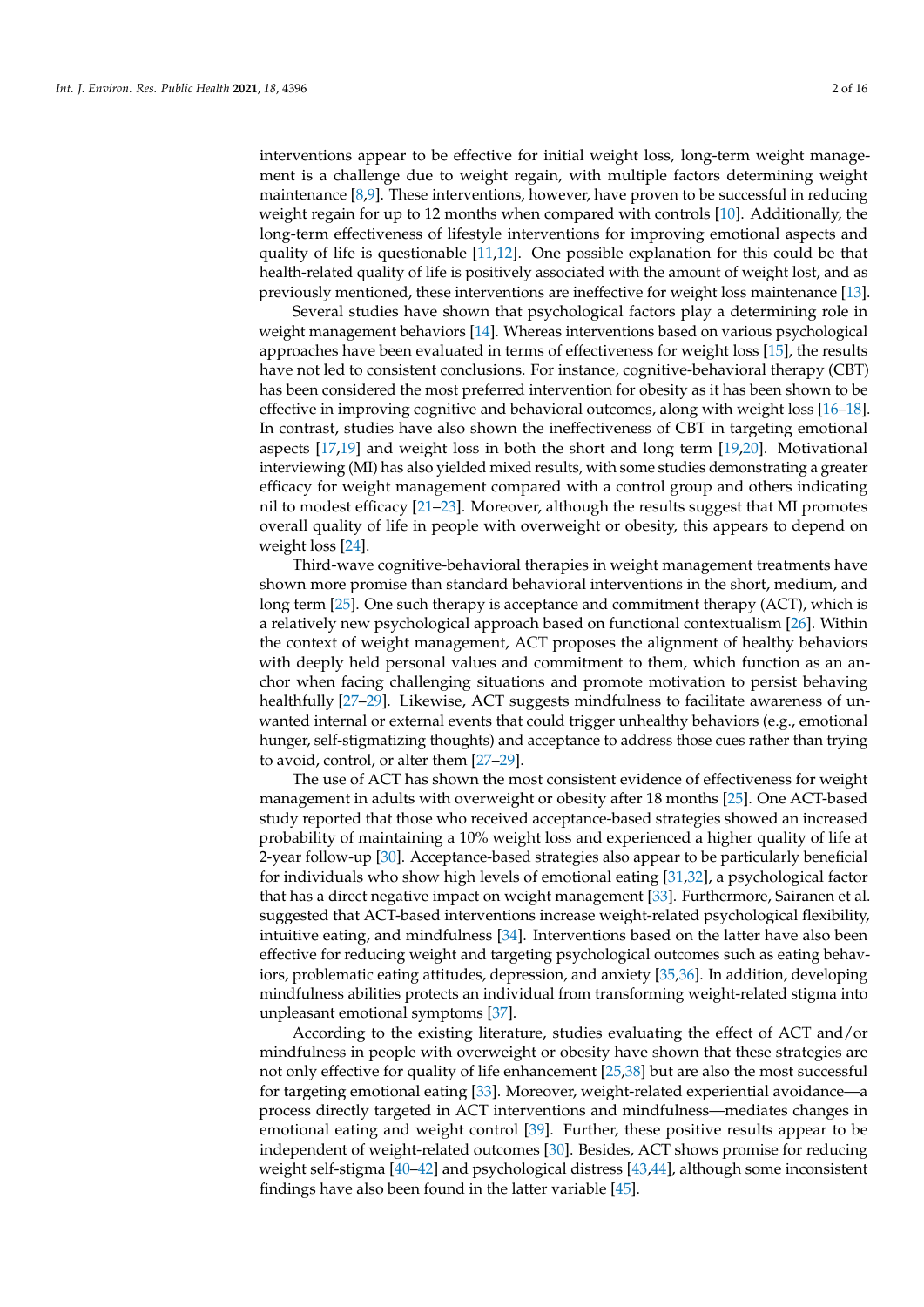Nowadays, two distinct but related ACT approaches focusing weight management issues are distinguished [\[29\]](#page-13-18): Acceptance-based behavioral treatment (ABT) and valuesbased healthy living (VHL). On the one hand, ABT is built upon standard behavioral weight loss interventions, focusing on the usual weight-control goals. However, this approach considers the inclusion of acceptance-based strategies and clarification and commitment to values to sustain weight control efforts. On the other hand, VHL purposes to sweep away the usual weight loss agenda and is centered mainly on clients' overall quality of life targeting broader values work. That is, this perspective's aim is to place healthy behaviors firmly into meaningful living context rather than focusing on a concrete weight loss.

In this line, more recently, the well-established weight-normative approach for addressing obesity-related issues has been brought into question. This perspective places weight as the principal determinant of health or disease. Therefore, efforts to enhance physical well-being are focused mainly on weight loss. However, the weight-normative approach involves an increase in perceived and internalized weight stigma, which in turn decreases psychological well-being and physical health while promoting unhealthy eating behaviors [\[46\]](#page-14-11). Accordingly, two ACT-based studies in line with the VHL perspective adopting psychological well-being-related variables as primary outcomes found positive results at posttreatment and 3-month follow-up in psychological distress, quality of life, weight-related stigma, self-criticism, eating behaviors, and physical exercise [\[43,](#page-14-8)[44\]](#page-14-9). Moreover, a secondary outcome of these therapies was that they were effective in reducing weight, which suggests that these programs could represent another useful strategy for promoting psychological and physical well-being. However, more studies of interventions based on the VHL perspective with longer follow-ups are needed to assess their efficacy in generating and maintaining positive results for obesity-related issues.

The primary aim of this study is to evaluate the effectiveness of a well-being centered ACT- and mindfulness-based group intervention following the VHL perspective in conjunction with the treatment as usual (TAU) (Mind&Life intervention) in comparison with TAU alone. The measured outcomes will be quality of life, weight self-stigma, general health, eating habits, physical activity, and eating behaviors (i.e., emotional eating, restrictive eating, and external eating) of people with overweight or obesity in the short, medium, and long term. It is hypothesized that, in comparison with people receiving TAU (control group), those receiving the Mind&Life intervention (experimental group) will show a greater improvement in these outcomes in the short, medium, and long term.

A secondary goal of this study is to examine the effectiveness of the Mind&Life intervention when considering anthropometric measures (i.e., weight, body mass index (BMI)), body composition measures (i.e., body fat percentage, waist and hip circumference), cardiovascular measures (i.e., blood pressure), and physiological measures (i.e., lipid and glucose profile) at the short, medium, and long term. It is anticipated that the experimental group will show a greater improvement in these variables than the comparison group in the short, medium, and long term. In addition, this trial aims to analyze the mediating and moderating role of various process measures (i.e., psychological flexibility, weightrelated psychological flexibility, mindfulness abilities, self-compassion, valued living, and cognitive fusion) in the relationship between the Mind&Life intervention and all outcome measures. We will also examine the mediating and moderating role of weight self-stigma and emotional eating in the relationship between the Mind&Life intervention and all outcome measures.

## **2. Materials and Methods**

This protocol was developed basing on the Standard Protocol Items: Recommendations for Interventional Trials (SPIRIT) statement [\[47\]](#page-14-12) and registered at ClinicalTrials.gov with reference number: NCT03718728.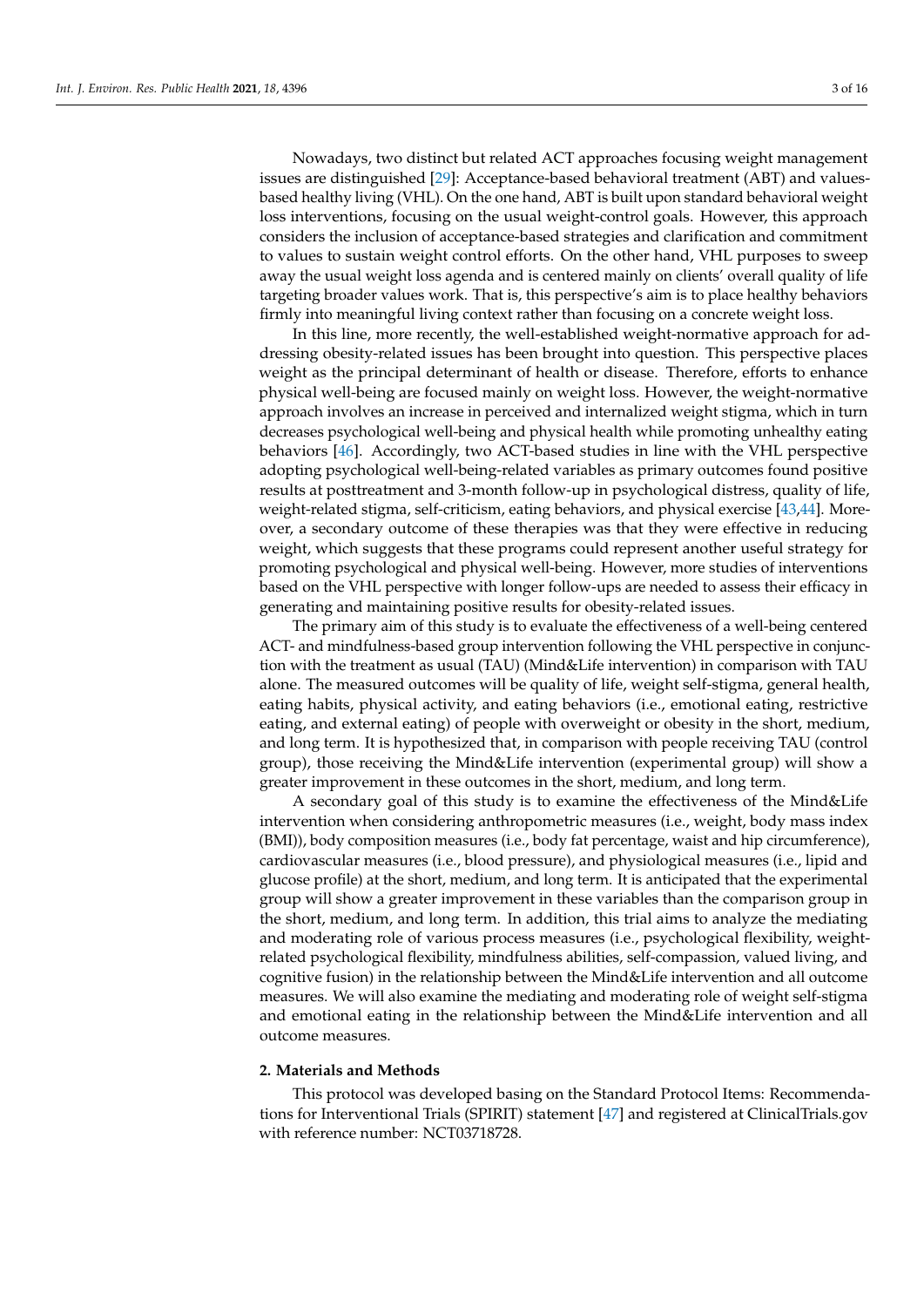# *2.1. Trial Design and Setting*

The current trial was designed as a randomized, controlled, nonblinded superiority trial with 2 parallel groups. Randomization will be blocked with a 1:1 allocation. The study will be located in the Faculty of Psychology of the University of the Basque Country (UPV/EHU; Donostia-San Sebastián, Spain).

## *2.2. Patient Involvement*

This study was designed by the Mind&Life team, a multidisciplinary group based at the University of the Basque Country (UPV/EHU). This group is composed of researchers, psychologists, and nutritionists working in partnership with nurses and doctors from the Basque Health Service, along with physical activity and sport specialists from the Donostia-San Sebastian council representing the various interests of patients and caregivers.

## *2.3. Participants*

# 2.3.1. Recruitment

The research group will contact the doctors and nursing staff from primary care units in Donostia-San Sebastian with the objective of actively involving them in the recruitment process. Information sheets will be provided which will be distributed among possible participants attending primary care units. Those interested in participating in the study will then contact a research team member, who will then confirm the eligibility of the participant.

# 2.3.2. Sample

# Eligibility Criteria

Participants will be eligible if they (1) have overweight or obesity (estimated by BMI  $\geq$  25 kg/m<sup>2</sup> and classified by the International Obesity Task Force, IOTF); (2) are between 20 and 70 years old; and (3) seek weight management treatment. Participants will be excluded if they (1) have an eating disorder diagnosis such as binge eating disorder, anorexia, or bulimia; (2) have any psychiatric disorder or intellectual disability that prevents them from taking part in the intervention; or (3) have insufficient knowledge of the language in which the intervention will be implemented.

## Sample Size

Sample size and power estimation were calculated for 5% alpha error, a 2-tailed test, and 80% statistical power (beta error  $= 20\%$ ). The trial uses a comparison group and experimental group design for which pretreatment–posttreatment differences are expected to have an effect size of 0.68 (Cohen's *d*) for quality-of-life index. The latter has been elected due to the VHL approach of Mind&Life intervention, since among all primary outcomes, quality-of-life index could best reflect values' work impact. This effect size is based on that of a previous trial studying an acceptance, mindfulness, and compassion-based group intervention program for people struggling with weight-related issues [\[44\]](#page-14-9). Since dropout rates of 4–20% have previously been observed, in the present trial, the sample size and statistical power calculations are based on a 20% attrition rate. Hence, it is estimated that 55 participants per group (110 in total) will be needed to evaluate one of the main outcomes of the study, that is, quality of life.

# *2.4. Interventions*

Eligible participants will be randomly allocated to either the Mind&Life or the TAU intervention, both of which are of 5 months duration.

# 2.4.1. Treatment as Usual

This intervention consists of 5 monthly individual sessions of 30 min and includes nutritional advice and recommendations for physical activity. The sessions will be delivered by a nutritionist and will take place in a laboratory of the Faculty of Psychology of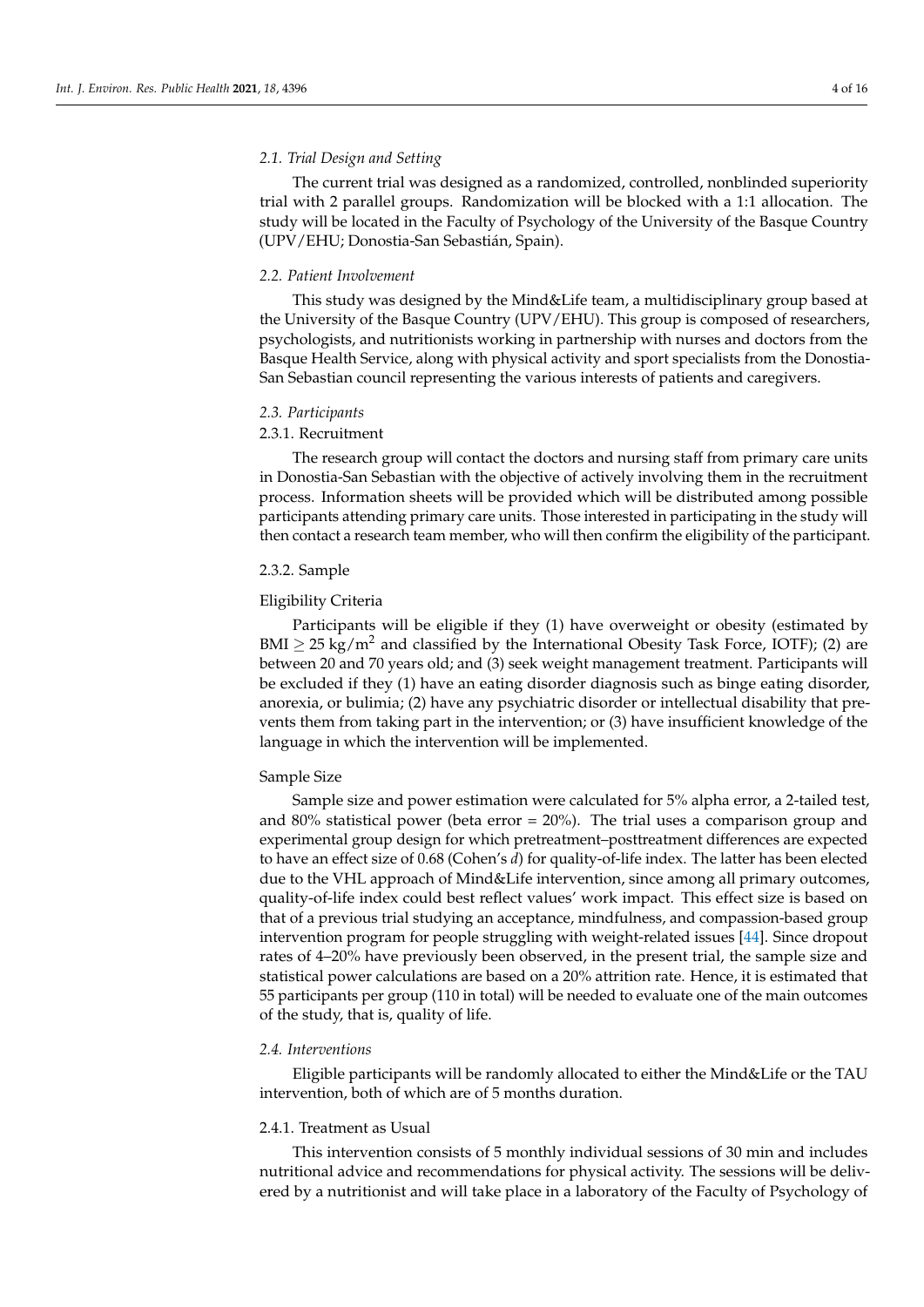UPV/EHU. All sessions will follow the same structure. First, the participant's anthropometric measures will be taken, after which their physical state and progress during the last month will be examined. The dietetic and physical activity registration form will then be reviewed. Finally, the nutritionist will provide information about a specific topic. An overview of the content of each session is displayed in Table [1.](#page-4-0) Participants will be provided with a folder with their initial anthropometric assessment report and session materials, as well as a card and a pen to note down the measures taken at each session. They will also be asked to keep a record of daily dietary habits and physical activity, which will be reviewed in each session.

<span id="page-4-0"></span>

|  |  |  |  | <b>Table 1.</b> TAU components. |
|--|--|--|--|---------------------------------|
|--|--|--|--|---------------------------------|

| <b>Session Number</b> | Content                                                               |  |  |  |  |
|-----------------------|-----------------------------------------------------------------------|--|--|--|--|
|                       | Eating and physical activity-related instructions and recommendations |  |  |  |  |
|                       | Food and physical activity pyramid and Harvard plate                  |  |  |  |  |
|                       | Seasonally adapted weekly menu                                        |  |  |  |  |
|                       | Nutritional labelling                                                 |  |  |  |  |
|                       | Recommendations for maintaining healthy habits                        |  |  |  |  |

# 2.4.2. Mind&Life Intervention

This group intervention is a combination of ACT- and mindfulness-based intervention following a VHL approach centering primarily on valued living. It consists of 15 two-hour sessions, the first 10 being held weekly and the last 5 being held biweekly. At the end of the treatment, the participants will be followed up with a monthly telephone call for a period of 6 months in order to review personal values, value-driven behaviors, and the integration of mindfulness into their everyday life [\[48\]](#page-14-13). The intervention has been developed by consulting ACT manuals [\[49,](#page-14-14)[50\]](#page-14-15), including those that specifically target weight loss [\[51](#page-14-16)[,52\]](#page-14-17), an ACT metaphor and exercises book [\[53\]](#page-14-18), along with a mindfulness [\[54\]](#page-14-19) and mindful eating [\[55\]](#page-14-20) exercise book. Moreover, Kg-Free [\[44\]](#page-14-9) has been taken as reference for the elaboration of Mind&Life intervention, although there are significant differences in participants' inclusion criteria (e.g., age and gender), follow-up length, and intervention components (e.g., compassion's presence, values revising frequency or mindfulness practice). Two psychologists with training in third-wave therapies will be responsible for conducting the sessions in small groups (from 12 to 14 participants), which will take place in a classroom of the Faculty of Psychology of UPV/EHU where chairs will be arranged in a circle. The Mind&Life intervention is characterized by avoiding overemphasis on weight loss during the whole intervention process. Instead, the intervention targets psychological well-being by clarifying personal values and fostering value-driven behaviors. Whereas reflecting on the personal values that underpin self-care will be of great importance, the interventionists will take care to prevent the participants from basing their personal development on weight-related aims. All sessions will follow a common structure: Mindfulness practice (general or mindful eating), an explanation of the session content with the use of metaphors or experiential exercises, and an explanation of homework tasks. The specific components of each session are presented in Table [2.](#page-5-0) Participants will be supplied with a manual containing a summary of each session, homework instructions, and contact information. Further, at the end of each session, the interventionists will send participants an audio file with the mindfulness exercise in order to facilitate daily practice. Additionally, they will be asked to record their daily mindfulness practice in either paper or online format.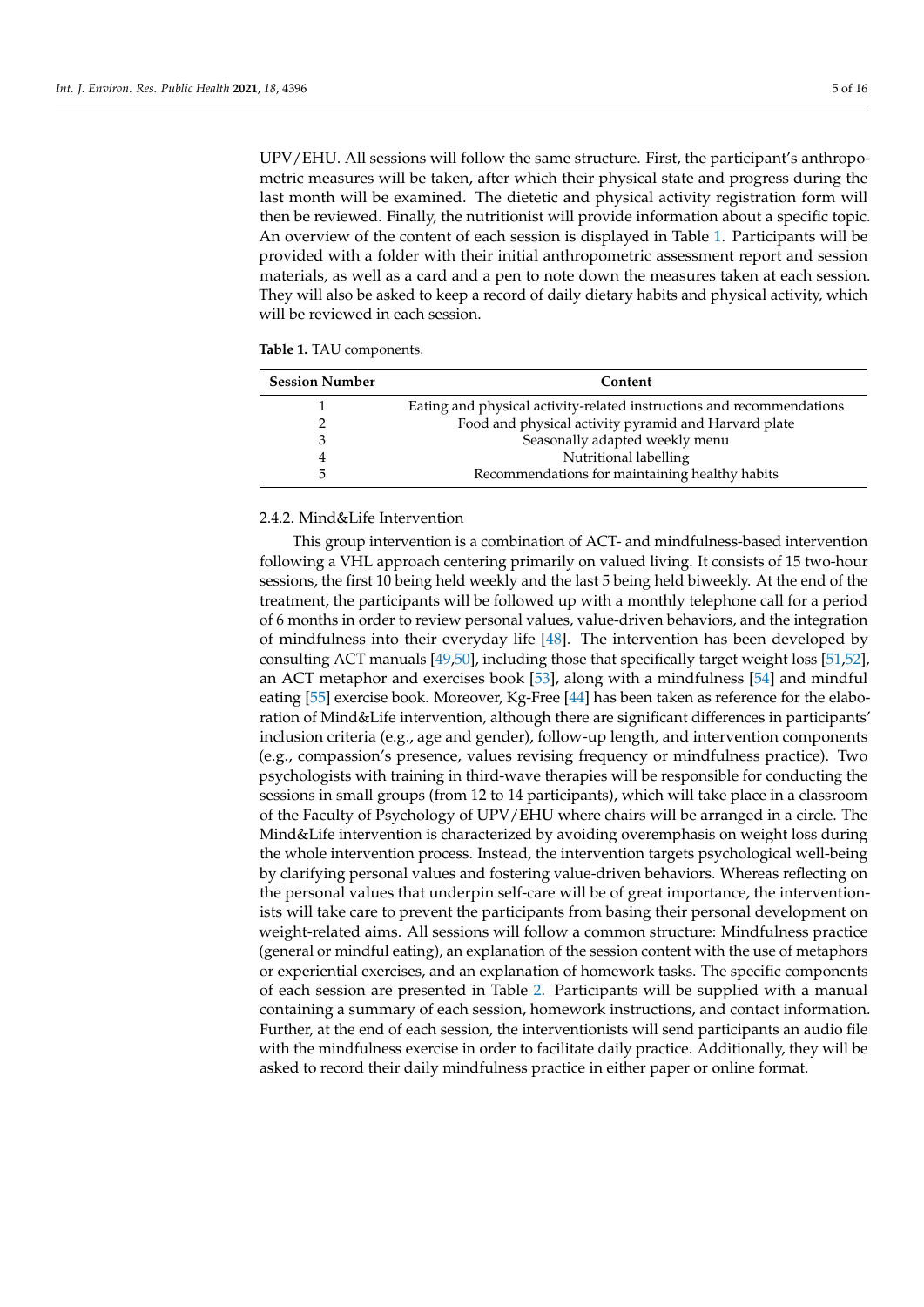<span id="page-5-0"></span>

| Sn <sup>1</sup> | <b>Content and Processes</b>                                                                   | Key Metaphors and Exercises                                                                                                                                                                                                     | <b>Mindfulness Exercises</b>            |  |  |
|-----------------|------------------------------------------------------------------------------------------------|---------------------------------------------------------------------------------------------------------------------------------------------------------------------------------------------------------------------------------|-----------------------------------------|--|--|
|                 | Creative hopelessness, values                                                                  | Man in the hole metaphor                                                                                                                                                                                                        | Mindfulness introduction                |  |  |
| 2               | Control as the problem, willingness as the alternative, values                                 | What are the numbers exercise, fall in love metaphor, polygraph<br>metaphor, tug-of-war with a monster metaphor, butterfly metaphor, my<br>shrinking life space exercise, living in the cottage or in the new<br>house metaphor | Mindful eating                          |  |  |
| 3               | Distress tolerance, willingness, and acceptance, basic<br>emotions, pain vs. suffering, values | Eyes on exercise, two scales metaphor, attending your own<br>funeral metaphor                                                                                                                                                   | Contacting the present                  |  |  |
| 4               | The functioning of the mind I, observing thoughts,<br>cognitive defusion                       | Take your mind for a walk exercise                                                                                                                                                                                              | Mindful eating, leaves on a stream      |  |  |
| 5               | The functioning of the mind II, have a thought or buy it,<br>cognitive defusion                | Passengers on the bus metaphor                                                                                                                                                                                                  | Bodily sensations                       |  |  |
| 6               | Values, committed action, distress tolerance                                                   | The values-focused vs. the goals-focused life metaphor, values in the<br>trash exercise, urge surfing exercise                                                                                                                  | Acceptance mindfulness                  |  |  |
| 7               | The observing self, self as context                                                            | Paintings in the museum exercise, the label parade exercise, the sky and<br>the weather metaphor                                                                                                                                | Observing-self                          |  |  |
| 8               | The observing self, self as context, self-compassion                                           | Timeline exercise, chessboard metaphor, identification labels exercise                                                                                                                                                          | Mindful eating, Tonglen mindfulness     |  |  |
| 9               | Acceptance, habit building, psychological flexibility and<br>rigidity, defusion strategies     | Change what you can and accept what you cannot exercise                                                                                                                                                                         | Stay in the present moment, five senses |  |  |
| 10              | Review I, values                                                                               | Physicalizing exercise, foreseeable and flexible answers exercise,<br>milestone metaphor                                                                                                                                        | Mountain mindfulness                    |  |  |
| 11              | Review II, social support management                                                           | Swamp metaphor, holding books exercise                                                                                                                                                                                          | Thought mindfulness                     |  |  |
| 12              | Mindless eating and mindful eating enhancement,<br>defusion review                             | Mirror exercise, physicalizing exercise, unwelcome party<br>guest metaphor                                                                                                                                                      | Emotions-centered mindfulness           |  |  |
| 13              | Emotional eating, obstacles to living actively                                                 | Obstacles and strategies to live actively                                                                                                                                                                                       | Mindful eating                          |  |  |
| 14              | Lapse vs. relapse, live with courage, committed action                                         | Epitaph metaphor                                                                                                                                                                                                                | Leaves on a stream                      |  |  |
| 15              | Relapses, personal action plan, committed action                                               | Path up the mountain metaphor                                                                                                                                                                                                   | Mindful walking                         |  |  |

**Table 2.** Mind&Life intervention components.

 $\frac{1 \text{ Sn}}{1 \text{ Sn}} = \frac{1 \text{ session number}}{1 \text{ s}}$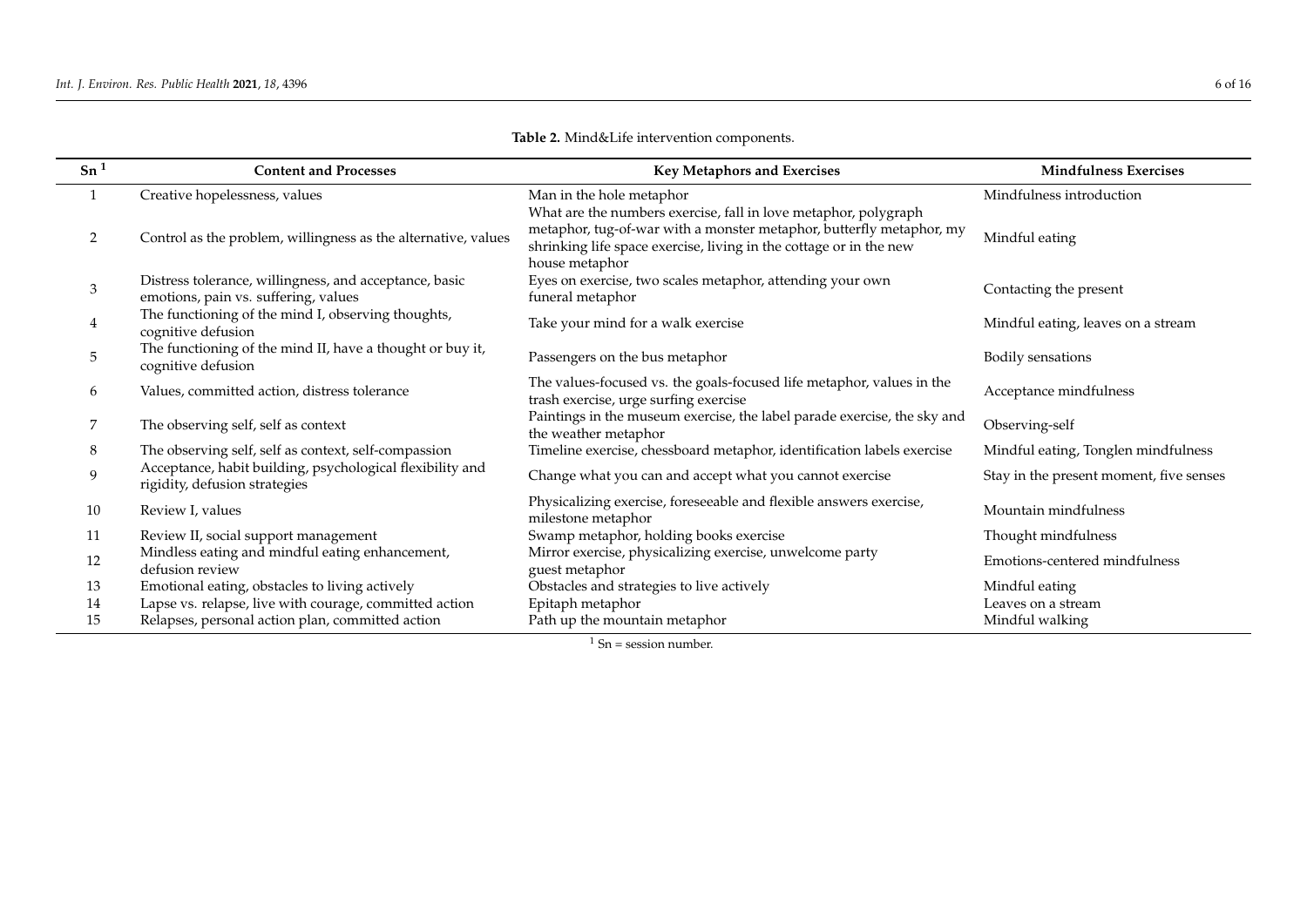# 2.4.3. Concomitant Interventions

This trial will be incompatible with receiving any kind of additional psychological or dietetic treatment. Nevertheless, drugs for controlling blood pressure, diabetes, or cholesterol will be permitted.

## *2.5. Randomization*

Participants will be randomly assigned to either the experimental or the comparison group using a 1:1 allocation ratio. Blocked randomization will be used, and a computerized random sequence generator [\(www.random.org\)](www.random.org) will determine the sequence of each block. First, the size of the block will be established, after which a member of the research team not involved in the assessment sessions or the delivery of the treatment will write down the allocation sequence of each block on a sheet of paper which will be concealed in an opaque, sealed envelope. At the time of allocation, once participants have provided consent, the research team member in charge of the assessments and delivery of the treatment will open the corresponding envelope to reveal the allocation sequence to assign each participant to the corresponding group.

## *2.6. Plan to Promote Participant Adherence or Retention*

Given the importance of adherence to treatment and retention in the study, the following strategies will be implemented. In the first assessment session, together with providing the information sheet and informed consent form, researchers will highlight the importance of adhering to the treatment, which will also be mentioned in the first treatment session. In particular, the researchers will emphasize the benefit of attending sessions, doing homework, and practicing mindfulness, as well as recording their daily physical activity, diet, and mindfulness practice in their everyday life. Further, in order to promote adherence to treatment, the interventionists will send a message to all participants to remind them of each TAU appointment and group session with Mind&Life once they are held biweekly. Similarly, in order to favor participant retention, in each dietetic assessment session, all participants will be given oral (and written, if requested) feedback explaining their physical state and overall development (based on anthropometric indicators). Additionally, it is expected that both the interventionists and researchers will be available to be contacted by telephone or email at any time throughout the entire study period. In all cases, attendance and attrition will be recorded with the aim of eventually comparing results based on these rates.

## *2.7. Masking*

Only the person responsible for collecting anthropometric, cardiovascular and dietetic data will be blinded, since knowledge of the treatment being given to participants could influence the measurement of outcomes. In contrast, the person responsible for the measurement of the other variables will not be blinded due to the fact that self-report instruments will be employed. Similarly, blinding of the psychologists and participants will not be possible. In the case of the participants, from the moment they read the informed consent document, they will inevitably be aware of the existence of the 2 interventions.

## *2.8. Data Collection and Assessment Plans*

For the present trial, the outcomes will be measured at baseline, posttreatment, 6 month follow-up, and 1-year follow-up. Weight, body fat percentage, waist and hip circumference, and blood pressure will also be measured monthly during the intervention period (see Figure [1](#page-8-0) for details of the assessment schedule). Self-reported measures will be collected using the *Encuesta Fácil* online platform [\(www.encuestafacil.com\)](www.encuestafacil.com). Assessment sessions will take place in a computer room and a laboratory in the Faculty of Psychology at UPV/EHU, located in Donostia-San Sebastian. Blood samples will be collected by a nurse in each participant's primary care unit. A nutritionist will be responsible for evaluating anthropometric and dietetic aspects, having been trained specifically for that task. A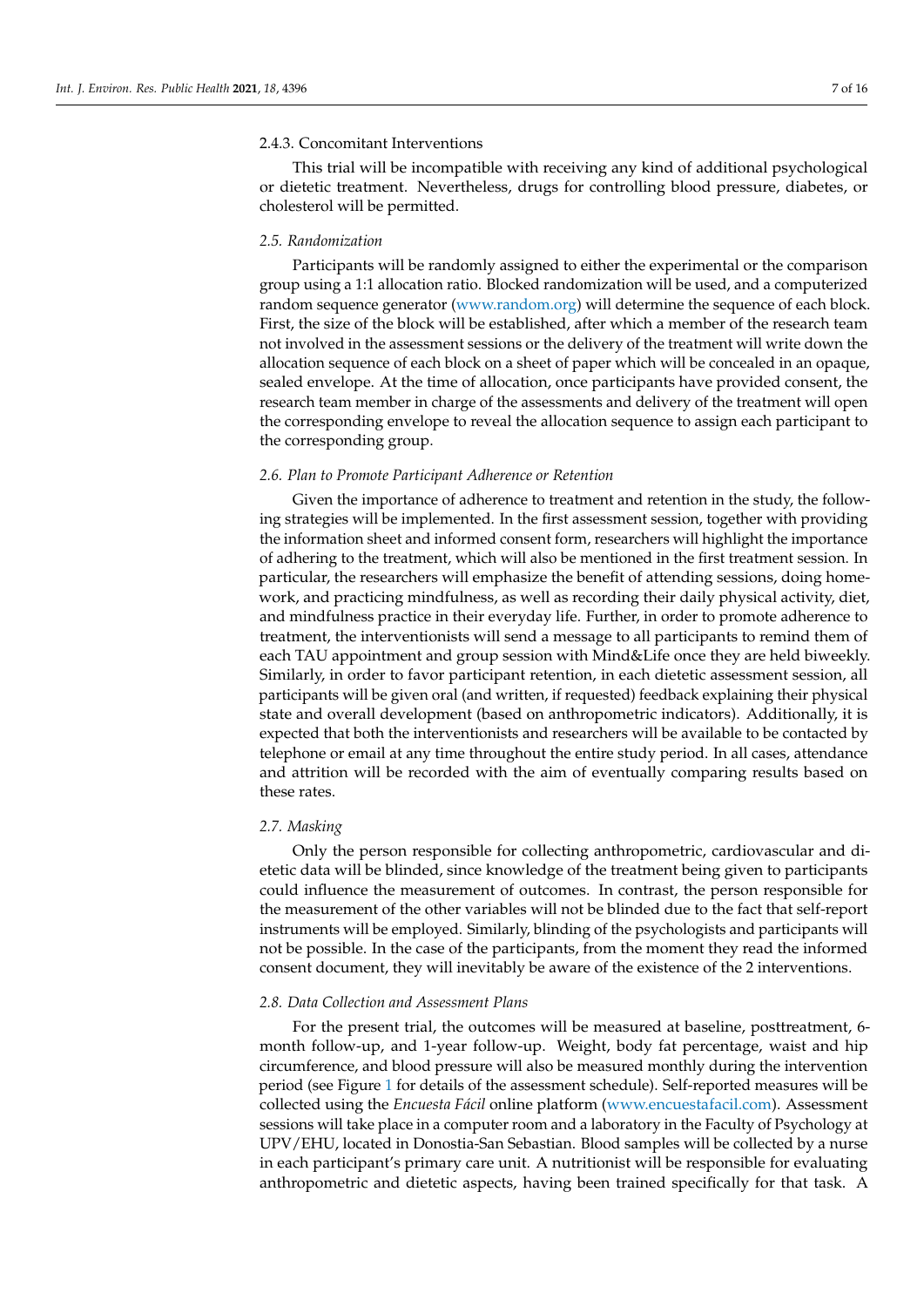psychologist will be in charge of conducting the assessment sessions for the other variables evaluated in the study, having also been trained for that purpose. The evaluated outcomes and the properties of the assessment instruments to be used are detailed below.

# 2.8.1. Enrollment Criteria and Baseline Characteristics

## Demographics

Data related to the participants' gender and age will be collected.

#### Weight-Related Information

Information will be requested about the participants' self-reported weight and height (in order to calculate self-reported BMI and exclude those that clearly do not meet the inclusion criteria), weight history, and the existence of any excess weight-related illnesses.

#### Participation Motivation

People interested in participating in the study will be asked about their reasons for taking part, with the purpose of establishing their motivation for doing so.

# 2.8.2. Primary Outcomes and Measures

# Quality of Life

Quality of life will be assessed by the Spanish version of the Impact of Weight on Quality of Life-Lite Questionnaire (IWQOL-Lite) [\[56\]](#page-14-21), an instrument that measures quality of life in people with obesity. This 31-item questionnaire comprises 5 subscales that measure weight-related concerns across 5 domains: Physical function, self-esteem, sexual life, public distress, and work. The whole scale and the 5 subscales have shown good reliability (Cronbach's *α* = 0.88–0.95).

## Weight Self-Stigma

Weight self-stigma will be assessed by the Spanish adaptation of the Weight Self-Stigma Questionnaire (WSSQ) [\[57\]](#page-14-22), which is a 12-item questionnaire used to assess weightrelated self-stigma in people with overweight or obesity, and, in addition to the total score, comprises the following two subscales: self-devaluation and fear of enacted stigma. The whole scale and the subscales show good internal consistency (Cronbach's *α* = 0.81–0.88).

## General Health

Current general health status will be assessed using the Spanish version of the General Health Questionnaire-28 (GHQ-28) [\[58\]](#page-14-23). In addition to the total score, this measure consists of 28 items comprising the following 4 subscales: Somatic symptoms, anxiety/insomnia, social dysfunction, and severe depression. Both the total score and subscales have shown good internal consistency (Cronbach's *α* = 0.91–0.97) [\[59\]](#page-14-24).

# Eating Habits

Eating habits will be assessed by two 24-h recalls (on alternate days) and the 14-item Mediterranean Diet Assessment Tool [\[60\]](#page-15-0), a 14-item questionnaire that evaluates adherence to the Mediterranean diet. Eating habits will be examined through the Easydiet© software package (online version 2019) developed by the Spanish Centre for Higher Studies in Nutrition and Dietetics (CESNID).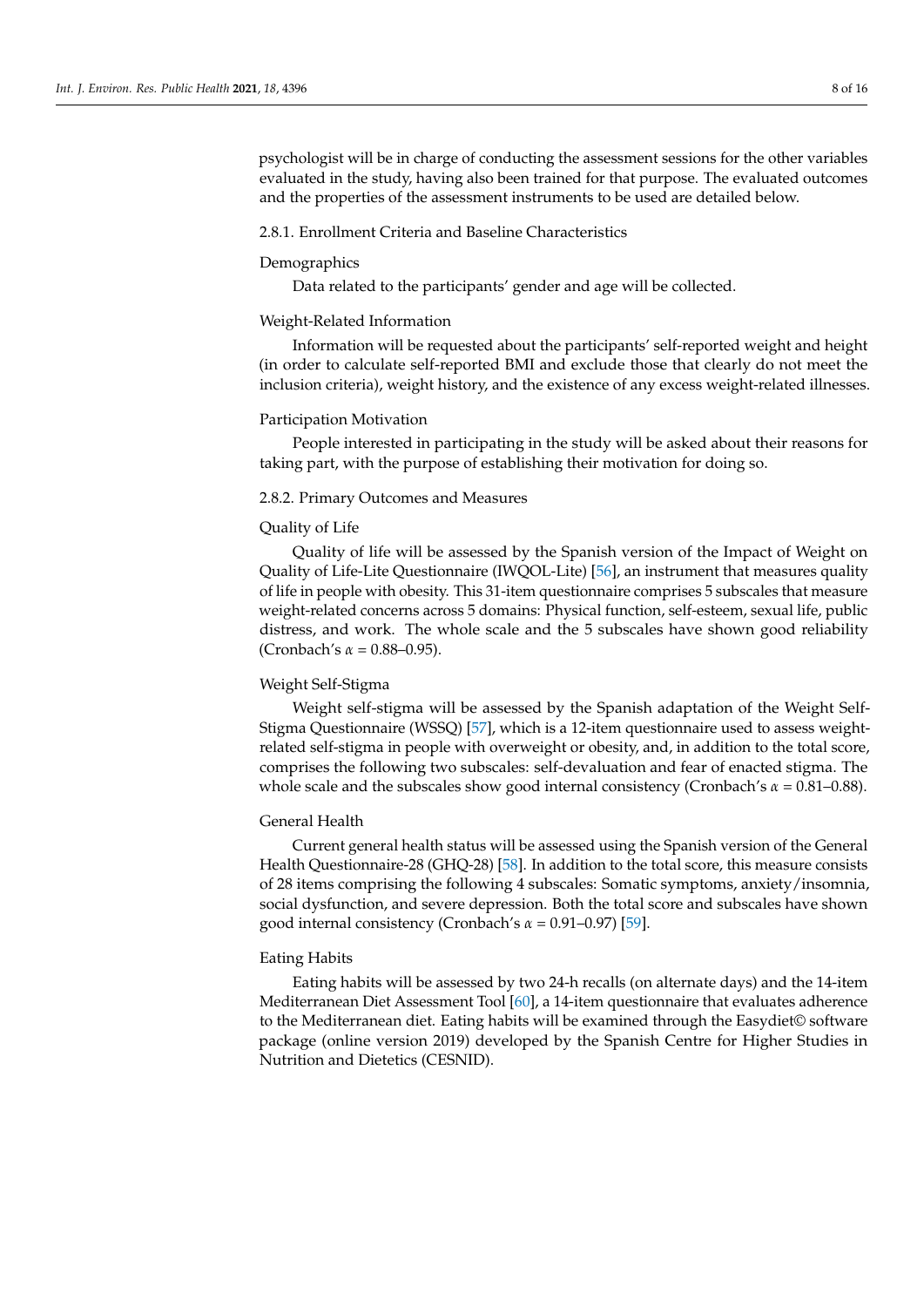<span id="page-8-0"></span>

|                                       | <b>Enrolment</b> | <b>Allocation</b> | <b>Baseline</b>                  |                     | <b>Treatment period</b> |              | Posttreatment |                     | Follow-up 6m Follow-up 12m |                     |                     |
|---------------------------------------|------------------|-------------------|----------------------------------|---------------------|-------------------------|--------------|---------------|---------------------|----------------------------|---------------------|---------------------|
| <b>MONTH</b>                          | $-1m$            | $\mathbf{0}$      | $\mathbf{0}$                     | 1 <sub>m</sub>      | 2m                      | 3m           | 4m            | 5m                  | 5m                         | 11 <sub>m</sub>     | 17m                 |
| <b>ENROLMENT:</b>                     |                  |                   |                                  |                     |                         |              |               |                     |                            |                     |                     |
| Eligibility screening                 | X                |                   |                                  |                     |                         |              |               |                     |                            |                     |                     |
| Informed consent                      | $\pmb{\chi}$     |                   |                                  |                     |                         |              |               |                     |                            |                     |                     |
| Allocation                            |                  | $\chi$            |                                  |                     |                         |              |               |                     |                            |                     |                     |
| INTERVENTIONS:                        |                  |                   |                                  |                     |                         |              |               |                     |                            |                     |                     |
| Mind&Life                             |                  |                   |                                  |                     |                         |              |               |                     |                            |                     |                     |
| <b>TAU</b>                            |                  |                   |                                  |                     |                         |              |               |                     |                            |                     |                     |
| ASSESSMENTS:                          |                  |                   |                                  |                     |                         |              |               |                     |                            |                     |                     |
| Demographics                          | $\chi$           |                   |                                  |                     |                         |              |               |                     |                            |                     |                     |
| Quality of life                       |                  |                   | $\chi$                           |                     |                         |              |               |                     | $\pmb{\chi}$               | X                   | $\boldsymbol{\chi}$ |
| Weight self-stigma                    |                  |                   | $\boldsymbol{\chi}$              |                     |                         |              |               |                     | $\pmb{\chi}$               | $\boldsymbol{\chi}$ | $\pmb{\chi}$        |
| General health                        |                  |                   | $\chi$                           |                     |                         |              |               |                     | $\mathsf X$                | X                   | X                   |
| Eating habits                         |                  |                   | X                                |                     |                         |              |               |                     | $\chi$                     | X                   | $\chi$              |
| Physical activity                     |                  |                   | $\chi$                           |                     |                         |              |               |                     | $\mathbf x$                | X                   | X                   |
| Eating behaviors                      |                  |                   | $\pmb{\chi}$                     |                     |                         |              |               |                     | $\boldsymbol{\chi}$        | $\boldsymbol{\chi}$ | $\pmb{\chi}$        |
| Height, weight, and BMI               |                  |                   | $\mathsf X$                      | $\boldsymbol{\chi}$ | $\mathsf{x}$            | $\pmb{\chi}$ | $\mathsf{X}$  | $\pmb{\chi}$        | $\pmb{\chi}$               | X                   | $\boldsymbol{\chi}$ |
| Body fat percentage                   |                  |                   | $\chi$                           | $\pmb{\chi}$        | $\boldsymbol{\chi}$     | $\mathsf{X}$ | $\pmb{\chi}$  | $\boldsymbol{\chi}$ | $\pmb{\chi}$               | $\mathbf x$         | $\chi$              |
| Waist and hip circumference           |                  |                   | $\chi$                           | X                   | $\mathsf{X}$            | $\mathsf{x}$ | $\chi$        | $\mathsf{X}$        | $\mathbf{x}$               | $\pmb{\chi}$        | $\chi$              |
| <b>Blood</b> pressure                 |                  |                   | X                                | $\mathsf{X}$        | X                       | $\mathsf X$  | $\mathsf{x}$  | $\mathsf{X}$        | $\mathbf x$                | X                   | X                   |
| Blood sample (lipid, glucose profile) |                  |                   | $\ensuremath{\mathsf{X}}\xspace$ |                     |                         |              |               |                     | $\pmb{\chi}$               | $\boldsymbol{\chi}$ | $\pmb{\chi}$        |
| Experiential avoidance                |                  |                   | $\chi$                           |                     |                         |              |               |                     | $\chi$                     | $\chi$              | X                   |
| Weight-related flexibility            |                  |                   | $\mathsf{x}$                     |                     |                         |              |               |                     | $\chi$                     | $\chi$              | $\chi$              |
| Mindfulness abilities                 |                  |                   | $\chi$                           |                     |                         |              |               |                     | $\chi$                     | X                   | $\chi$              |
| Self-compassion                       |                  |                   | X                                |                     |                         |              |               |                     | $\chi$                     | X                   | X                   |
| Valued life                           |                  |                   | $\chi$                           |                     |                         |              |               |                     | $\pmb{\chi}$               | $\pmb{\chi}$        | $\boldsymbol{\chi}$ |
| Cognitive fusion                      |                  |                   | $\pmb{\chi}$                     |                     |                         |              |               |                     | $\pmb{\chi}$               | $\pmb{\chi}$        | $\pmb{\chi}$        |

**Figure 1. Figure 1.**  SPIRIT flow diagram: Schedule of events for the Mind&Life study. SPIRIT flow diagram: Schedule of events for the Mind&Life study.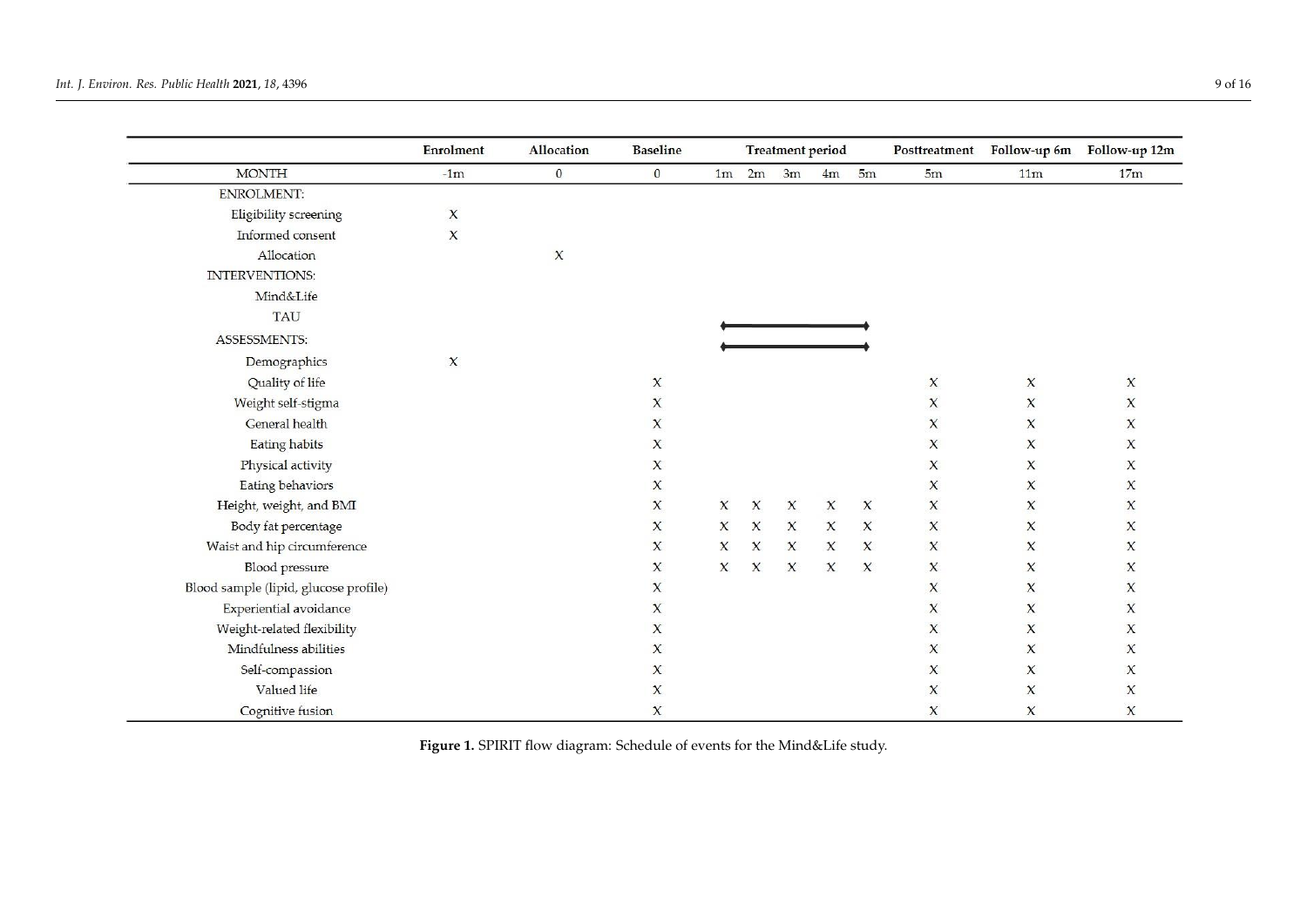# Physical Exercise

Physical exercise will be estimated by the Spanish short version of the International Physical Activity Questionnaire (IPAQ) [\[61\]](#page-15-1), which is a questionnaire comprising 7 items that assess physical activity levels. This questionnaire provides information about the time an individual has spent walking, doing moderate intensity exercise, vigorous intensity exercise, and sedentary activities in the last 7 days. The short Spanish version of the questionnaire has shown very good reliability (Spearman's  $\rho = 0.81$ ) among the US population.

## Eating Behavior

Eating behavior will be assessed by the Spanish version of the Dutch Eating Behavior Questionnaire (DEBQ) [\[62\]](#page-15-2). This comprises 33 items and 3 subscales related to various intake behaviors: Emotional, external, and restrained eating. All of its subscales have shown good internal consistency (Cronbach's *α* = 0.84–0.94).

# 2.8.3. Secondary Outcomes and Measures

# BMI

Weight will be measured using a bioelectrical impedance analysis technique with a Tanita body composition monitor (Tanita Corp., Tokyo, Japan), and height will be measured using a wall-mounted stadiometer (SECA 220, Hamburg, Germany). These values will then be used to calculate BMI, and the participants will be classified as having overweight or obesity according to the IOTF cutoff points.

## Body Fat Percentage

Body fat percentage will be estimated using a bioelectrical impedance analysis technique with a Tanita body composition monitor (Tanita Corp., Tokyo, Japan).

## Waist and Hip Circumference

Waist and hip circumference will be measured by inelastic tape (Holtain<sup>®</sup>, Crymych, UK).

## Blood Pressure

Blood pressure will be measured with a sphygmomanometer (Geratherm<sup>®</sup>, Geschwenda, Germany).

# Lipid Profile

Total, LDL-, and HDL-cholesterol will be assessed with a blood test.

# Glucose Level

Glucose levels will be measured by spectrophotometry.

## Insulin Sensitivity

Insulin sensitivity will be measured using homeostasis model assessment (HOMA).

## 2.8.4. Process Outcomes and Measures

## Experiential Avoidance

Experiential avoidance will be assessed by the Spanish version of the Acceptance and Action Questionnaire-II (AAQ-II) [\[63\]](#page-15-3), which is a 7-item questionnaire that evaluates general experiential avoidance and psychological inflexibility. This instrument has shown good internal consistency (Cronbach's *α* = 0.88).

## Weight-Related Flexibility

Flexibility in relation to difficult weight-related thoughts and feelings will be assessed by the Spanish adaptation of the Acceptance and Action Questionnaire for Weight-Related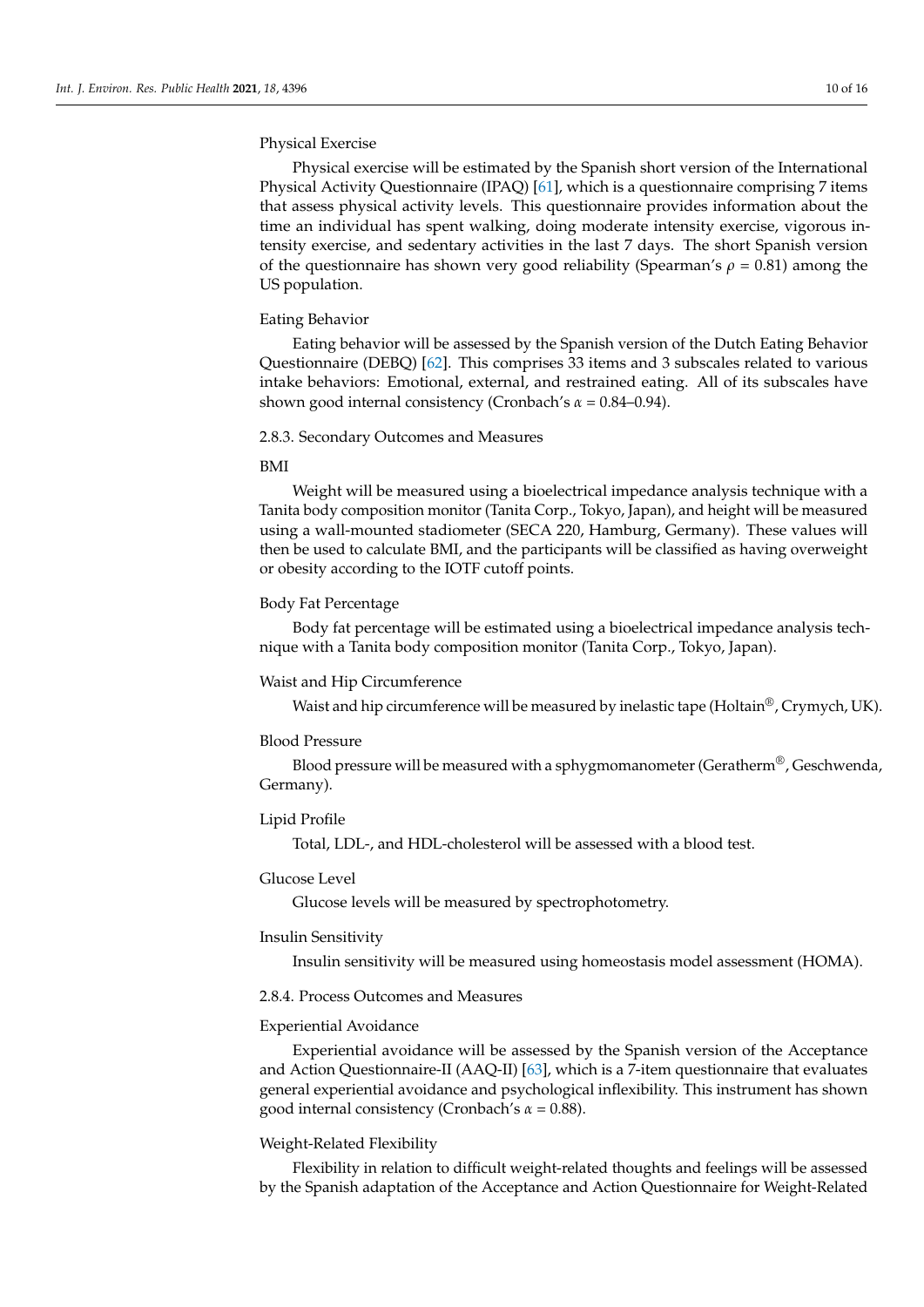Problems (AAQ-W) [\[64\]](#page-15-4). This is a 22-item questionnaire that evaluates the acceptance of weight-related feelings, defusion from weight-related thoughts, and the degree to which thoughts and feelings interfere with valued action. The original version of the AAQ-W has shown good internal consistency (Cronbach's *α* = 0.86).

# Mindfulness Abilities

Mindfulness abilities will be assessed by the Spanish version of the Five Facets Mindfulness Questionnaire (FFMQ) [\[65\]](#page-15-5), which is a 39-item questionnaire that assesses the capacity of an individual to engage in mindfulness practice. In addition to a total score, it comprises 5 subscales referring to 5 facets of mindfulness: Observing, describing, acting with awareness, nonjudging, and nonreactivity. The FFMQ total score and the 5 subscales have shown good internal consistency (Cronbach's *α* = 0.80–0.91).

## Self-Compassion

Self-compassion will be assessed by the Spanish short version of the Self-Compassion Scale (SCS) [\[66\]](#page-15-6), which is a 12-item questionnaire that evaluates the way in which an individual shows kindness and understanding toward oneself in moments of turmoil. In addition to the total score, it comprises 6 subscales that assess components of self-compassion across 3 related facets: Self-kindness/self-judgment, common humanity/isolation, and mindfulness/overidentification. The whole scale and the 6 subscales have shown adequate internal consistency (Cronbach's *α* = 0.71–0.85).

# Valued Life

The fit between an individual's actual activities and their valued behavioral pattern will be measured by the Spanish adaptation of the Valued Living Questionnaire (VLQ) [\[67\]](#page-15-7), which is a 2-part instrument used to assess valued living. In the first part, subjects rate the importance of 10 domains of living while the second part rates how consistently the individual has lived in accord with the valued behavioral pattern within each domain over the past week. The instrument has shown adequate test-retest reliability [\[68\]](#page-15-8).

## Cognitive Fusion

Cognitive fusion will be measured by the Spanish version of the Cognitive Fusion Questionnaire (CFQ) [\[69\]](#page-15-9), which is a 7-item questionnaire that evaluates the extent to which an individual is psychologically entangled with and dominated by the form or content of his/her thoughts. The scale has shown good internal reliability (Cronbach's *α* = 0.87).

# *2.9. Data Management*

Upon enrollment in the study, demographic information will be entered electronically into an Excel file to which only 2 investigators will have access. Likewise, data collected at baseline, posttreatment, 6-month follow-up, and 1-year follow-up will be accessible to only 1 investigator. Informed consent sheets, questionnaires administered on paper format, blood test results, and data related to anthropometric indicators, blood pressure, and 24-h recalls will be kept in locked cabinets which can only be accessed by the same researcher, although the nutritionist will also be aware of the latter piece of information. The information stored online will be copied onto the hard disk of the project. To ensure confidentiality, pseudonymization will be used, where participants will be provided with an ID number after signing the informed consent form, which will be used for assessments. Data forms and identification information will be stored separately, and once all data have been collected, identification information will be eliminated. Participant data will be stored in a file that will be the responsibility of the University of the Basque Country (UPV/EHU). Participants will be provided with information required to access their personal data utilized in the study, and they will be informed of their rights. Data will be preserved unless the interested individual requests its suppression.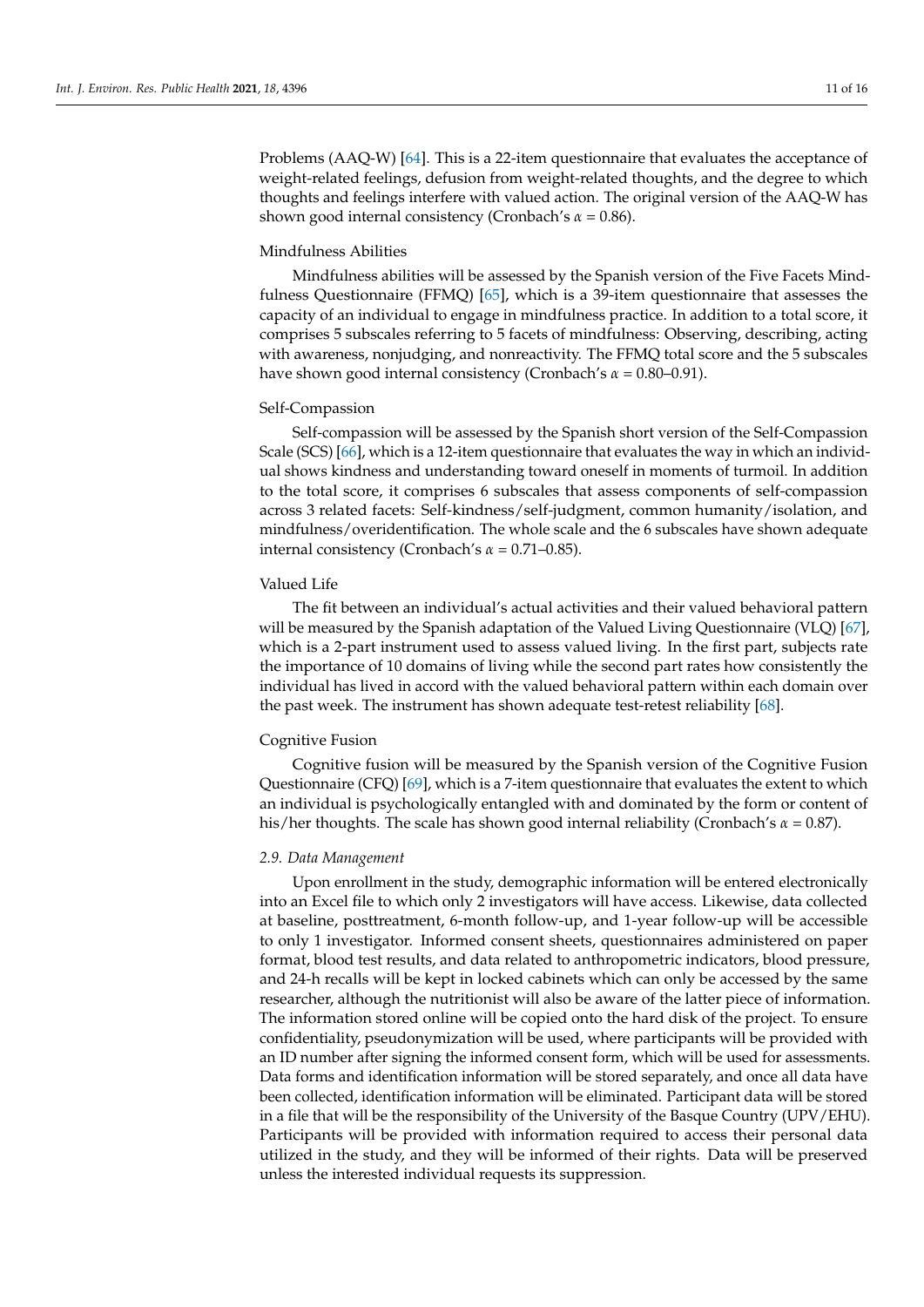## *2.10. Data Analysis*

Primary, secondary and process-outcomes will be analyzed using the statistical program SPSS version 26.0 for Windows (IBM Corp., Armonk, NY, USA). Taking into account the aims of the study, the effects of the Mind&Life program will be examined by analysis of variance (ANOVA) and/or covariance analysis (ANCOVA), with group as the independent or fixed variable (experimental or control) and all study outcomes as dependent variables. If any difference in relation to a variable exists at baseline, it will be introduced as a covariate in the analyses. Likewise, when making comparisons at follow-up points (6-month and 1-year follow-up), pretreatment–posttreatment changes will also be introduced in the analyses as covariates. To estimate effect sizes, Cohen's *d* will be calculated where values between 0.2 and 0.4 will indicate small effects; between 0.5 and 0.7, medium effects; and above 0.8, large effects [\[70\]](#page-15-10). Additionally, we will use multiple regression in order to predict the variables that best explain changes in the quality-of-life criterion variable. For mediation and moderation analyses, AMOS software will be used. For each test, values of  $p \leq 0.05$  will be considered significant.

#### *2.11. Dissemination*

The results of the present trial will be disseminated via journal publication and by talks and posters presented in international meetings related to obesity, third-wave behavioral therapies, or health psychology. The results of the trial will be disseminated regardless of the magnitude or direction of the outcomes. All investigators that participate actively in the study will have the opportunity to collaborate on published articles, even though final authorship will be determined by their contribution to the work.

#### **3. Discussion**

In this paper, we presented a study protocol of an ACT- and mindfulness-based group intervention with VHL perspective that aims to enhance the psychological and physical well-being of individuals with overweight or obesity seeking treatment. Providing an effective treatment for obesity-related issues is a matter of urgency due to the growing prevalence of this condition, along with the associated psychological suffering, health complications, and resulting economic costs [\[71\]](#page-15-11). Nevertheless, to date, inconclusive results have been obtained regarding the effectiveness of various lifestyle or psychological approaches, particularly in the long term [\[8](#page-12-7)[,20\]](#page-13-11). ACT proposes a rather different approach to understanding the underlying causes of psychological distress and any kind of maladaptive behavior, which are closely linked to cognitive fusion and experiential avoidance [\[26\]](#page-13-16). Therefore, to address the tendency to respond automatically to internal cues that drive unhealthy behavioral patterns, ACT proposes a treatment that aims to promote a personal value-driven life, distress tolerance training, and conscious decision-making based on mindfulness practice [\[27\]](#page-13-17). Due to the relative novelty of this approach, only a few studies have been conducted to examine the efficacy of ACT for enhancing the psychological and physical well-being of people with overweight or obesity, and even fewer have tested the effects of these interventions over time. However, existing evidence supports the ability of ACT and mindfulness to address obesity-related physical and psychological distress despite a lack of studies with longer follow-ups [\[27](#page-13-17)[,28](#page-13-23)[,35](#page-14-1)[,36\]](#page-14-2).

The Mind&Life study aims to add further data to the existing literature that could help to inform the development of an urgently needed effective treatment that promotes the long-term psychological and physical well-being of people with overweight or obesity. To the best of our knowledge, this study will also be the first to test the effectiveness of ACT in conjunction with mindfulness in targeting weight-related issues in the Spanish context, while presenting a treatment that also places special emphasis on psychological well-being, because of its consonance with the VHL view. Behaviors based on personal values will be promoted, which will consequently bring about lifestyle changes that will enhance overall physical well-being. This will permit us to analyze whether a departure from a weight-normative model will, in some way, enhance treatment effectiveness as previously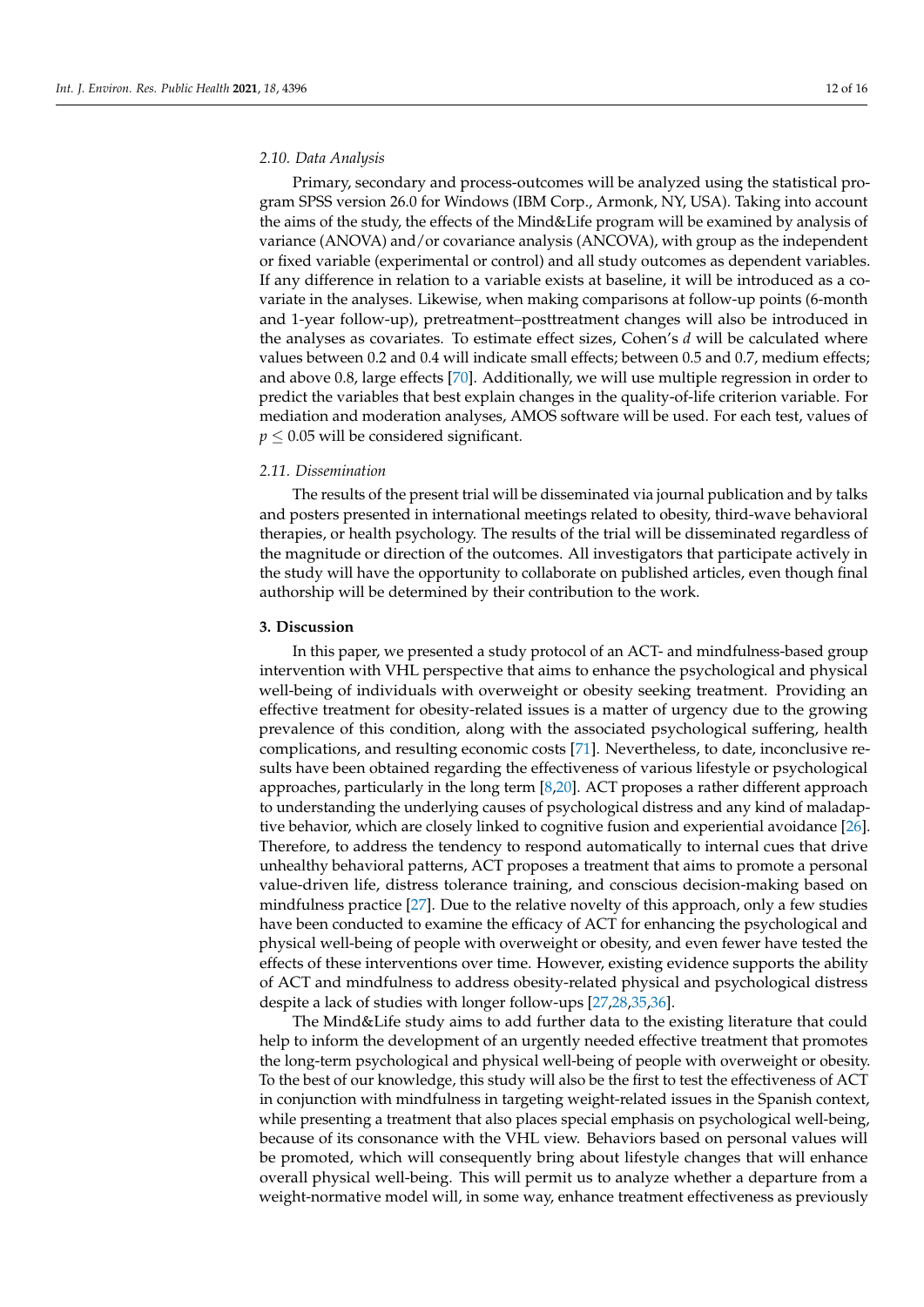observed [\[46,](#page-14-11)[72\]](#page-15-12). Additionally, this trial will also produce results that are generalizable for those seeking treatment, since participants will be attending primary care units for a weight management intervention. Moreover, if the present intervention is found to be effective, then we expect that it will be implemented by the Health Service of the Basque Country to treat patients dealing with excess weight-related problems.

Further, it is expected that the various process outcomes measured throughout this study will help to clarify the mechanisms of change or "active ingredients" of third-wave behavioral therapies, as Lawlor et al. suggested in a recent review [\[25\]](#page-13-15). We also plan to explore the mediating and moderating role of internalized weight stigma and emotional eating in treatment outcomes, given the importance of these psychological variables in obesity-related difficulties [\[7,](#page-12-6)[31,](#page-13-20)[33,](#page-13-22)[73\]](#page-15-13).

# **4. Conclusions**

Overall, the aim of the current work is to provide data that could indicate the longterm effectiveness of ACT- and mindfulness-based treatments following a VHL approach for individuals with overweight or obesity. This work also aims to identify the specific processes that underpin any long-term behavioral changes observed while allowing us to ascertain whether a shift away from the weight-normative approach could be a viable option for promoting the overall well-being of these individuals.

**Author Contributions:** Conceptualization, E.M. and I.I.; writing—original draft preparation, I.I., E.M., and E.P.-P.; writing—review and editing, I.I., E.M., E.P.-P., and E.E.; funding acquisition, E.M. and E.E. All authors have read and agreed to the published version of the manuscript.

**Funding:** This research was externally funded by the Ministry of Economy, Industry, and Competitiveness of the Government of Spain (MINECO), PSI2017-88583-R.

**Institutional Review Board Statement:** The study will be conducted according to the guidelines of the Declaration of Helsinki, and the study protocol was prospectively approved by the Ethics Committee of the Basque Health Service (protocol code MAI-MIN-2018-01; date: 28 June 2018). If any modification in the protocol exists, the corresponding ethics committee will be informed to obtain approval in this regard.

**Informed Consent Statement:** Informed consent was obtained from all subjects involved in the study.

**Conflicts of Interest:** The authors declare no conflict of interest. The funders had no role in the design of the study or in the writing of the manuscript and will not have any role in the collection, analyses, or interpretation of data or in the decision to publish the results.

# **References**

- <span id="page-12-0"></span>1. Abarca-Gómez, L.; Abdeen, Z.A.; Hamid, Z.A.; Abu-Rmeileh, N.M.; Acosta-Cazares, B.; Acuin, C.; Adams, R.J.; Aekplakorn, W.; Afsana, K.; Aguilar-Salinas, C.A. Worldwide trends in body-mass index, underweight, overweight, and obesity from 1975 to 2016: A pooled analysis of 2416 population-based measurement studies in 128.9 million children, adolescents, and adults. *Lancet* **2017**, *390*, 2627–2642. [\[CrossRef\]](http://doi.org/10.1016/S0140-6736(17)32129-3)
- <span id="page-12-1"></span>2. OECD; EU. *Health at a Glance: Europe 2018: State of Health in the EU Cycle; OECD Publishing: Paris, France; European Union:* Brussels, Belgium, 2018. [\[CrossRef\]](http://doi.org/10.1787/23056088)
- <span id="page-12-2"></span>3. Withrow, D.; Alter, D.A. The economic burden of obesity worldwide: A systematic review of the direct costs of obesity. *Obes. Rev.* **2011**, *12*, 131–141. [\[CrossRef\]](http://doi.org/10.1111/j.1467-789X.2009.00712.x)
- <span id="page-12-3"></span>4. Busutil, R.; Espallardo, O.; Torres, A.; Martínez-Galdeano, L.; Zozaya, N.; Hidalgo-Vega, Á. The impact of obesity on health-related quality of life in Spain. *Health Qual. Life Outcomes* **2017**, *15*, 197–207. [\[CrossRef\]](http://doi.org/10.1186/s12955-017-0773-y) [\[PubMed\]](http://www.ncbi.nlm.nih.gov/pubmed/29017494)
- <span id="page-12-4"></span>5. Magallares, A.; Benito de Valle, P.; Irles, J.A.; Jauregui-Lobera, I. Overt and subtle discrimination, subjective well-being and physical health-related quality of life in an obese sample. *Span. J. Psychol.* **2014**, *17*, E64. [\[CrossRef\]](http://doi.org/10.1017/sjp.2014.64) [\[PubMed\]](http://www.ncbi.nlm.nih.gov/pubmed/26054408)
- <span id="page-12-5"></span>6. Alimoradi, Z.; Golboni, F.; Griffiths, M.D.; Broström, A.; Lin, C.; Pakpour, A.H. Weight-related stigma and psychological distress: A systematic review and meta-analysis. *Clin. Nutr.* **2019**, *39*, 2001–2013. [\[CrossRef\]](http://doi.org/10.1016/j.clnu.2019.10.016) [\[PubMed\]](http://www.ncbi.nlm.nih.gov/pubmed/31732288)
- <span id="page-12-6"></span>7. Farhangi, M.A.; Emam-Alizadeh, M.; Hamedi, F.; Jahangiry, L. Weight self-stigma and its association with quality of life and psychological distress among overweight and obese women. *Eat. Weight Disord.* **2017**, *22*, 451–456. [\[CrossRef\]](http://doi.org/10.1007/s40519-016-0288-2) [\[PubMed\]](http://www.ncbi.nlm.nih.gov/pubmed/27160832)
- <span id="page-12-7"></span>8. Nordmo, M.; Danielsen, Y.S.; Nordmo, M. The challenge of keeping it off, a descriptive systematic review of high-quality, follow-up studies of obesity treatments. *Obes. Rev.* **2020**, *21*, e12949. [\[CrossRef\]](http://doi.org/10.1111/obr.12949)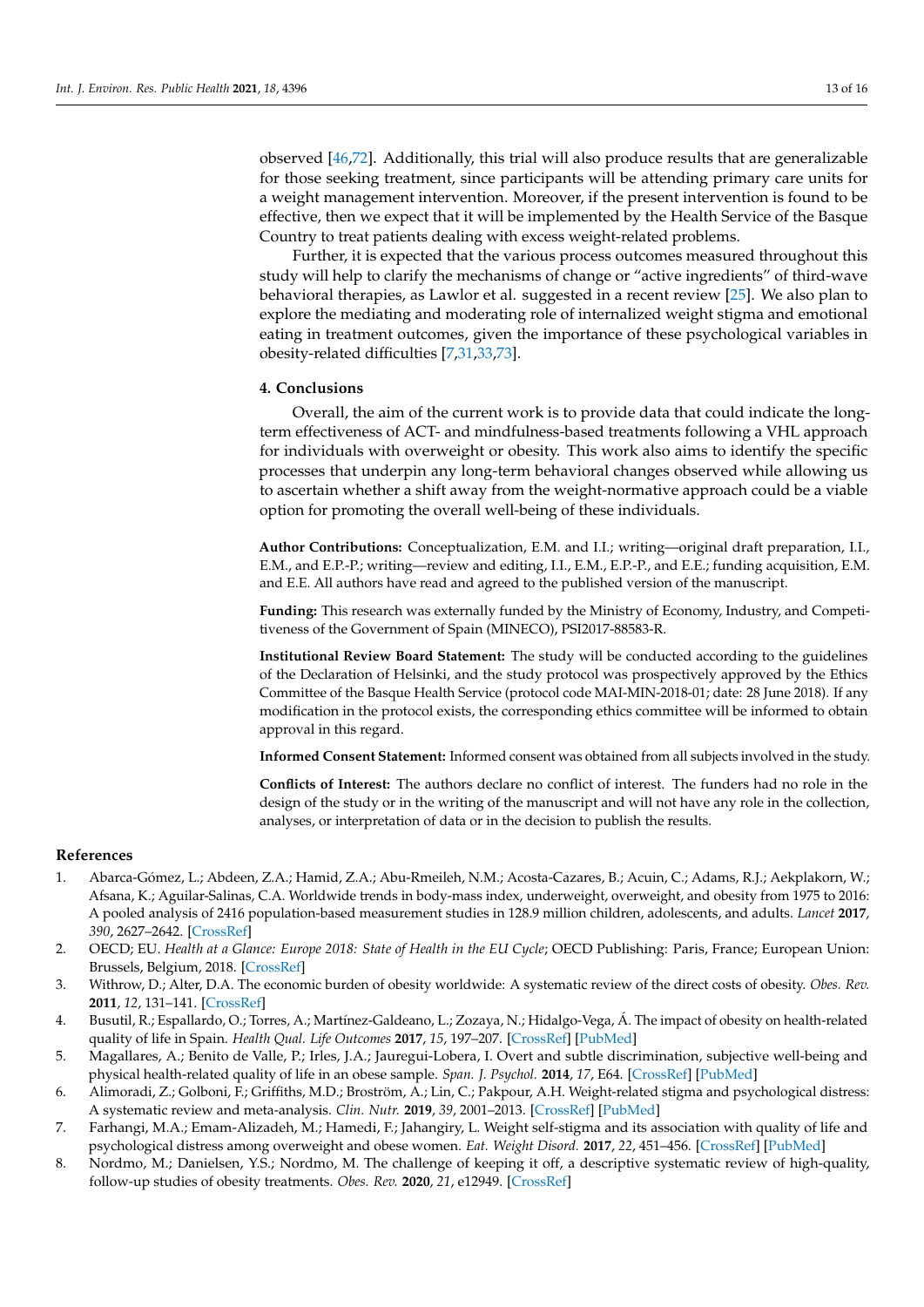- <span id="page-13-0"></span>9. Montesi, L.; El Ghoch, M.; Brodosi, L.; Calugi, S.; Marchesini, G.; Dalle Grave, R. Long-term weight loss maintenance for obesity: A multidisciplinary approach. *Diabetes Metab. Syndr. Obes.* **2016**, *9*, 37–46. [\[CrossRef\]](http://doi.org/10.2147/DMSO.S89836)
- <span id="page-13-1"></span>10. Dombrowski, S.U.; Knittle, K.; Avenell, A.; Araujo-Soares, V.; Sniehotta, F.F. Long term maintenance of weight loss with nonsurgical interventions in obese adults: Systematic review and meta-analyses of randomised controlled trials. *BMJ* **2014**, *348*, g2646. [\[CrossRef\]](http://doi.org/10.1136/bmj.g2646)
- <span id="page-13-2"></span>11. van Dammen, L.; Wekker, V.; de Rooij, S.R.; Mol, B.W.J.; Groen, H.; Hoek, A.; Roseboom, T.J. The effects of a pre-conception lifestyle intervention in women with obesity and infertility on perceived stress, mood symptoms, sleep and quality of life. *PLoS ONE* **2019**, *14*, e0212914. [\[CrossRef\]](http://doi.org/10.1371/journal.pone.0212914)
- <span id="page-13-3"></span>12. Baillot, A.; Romain, A.J.; Boisvert-Vigneault, K.; Audet, M.; Baillargeon, J.P.; Dionne, I.J.; Valiquette, L.; Abou Chakra, C.N.; Avignon, A.; Langlois, M. Effects of lifestyle interventions that include a physical activity component in class II and III obese individuals: A systematic review and meta-analysis. *PLoS ONE* **2015**, *10*, e0119017. [\[CrossRef\]](http://doi.org/10.1371/journal.pone.0119017)
- <span id="page-13-4"></span>13. Lasikiewicz, N.; Myrissa, K.; Hoyland, A.; Lawton, C. Psychological benefits of weight loss following behavioural and/or dietary weight loss interventions. A systematic research review. *Appetite* **2014**, *72*, 123–137. [\[CrossRef\]](http://doi.org/10.1016/j.appet.2013.09.017) [\[PubMed\]](http://www.ncbi.nlm.nih.gov/pubmed/24075862)
- <span id="page-13-5"></span>14. Lazzeretti, L.; Rotella, F.; Pala, L.; Rotella, C.M. Assessment of psychological predictors of weight loss: How and what for? *World J. Psychiatry* **2015**, *5*, 56–67. [\[CrossRef\]](http://doi.org/10.5498/wjp.v5.i1.56)
- <span id="page-13-6"></span>15. Canadian Adult Obesity Clinical Practice Guidelines: Effective Psychological and Behavioural Interventions in Obesity Management. Available online: <https://obesitycanada.ca/guidelines/behavioural> (accessed on 30 January 2021).
- <span id="page-13-7"></span>16. Comșa, L.; David, O.; David, D. Outcomes and mechanisms of change in cognitive-behavioral interventions for weight loss: A meta-analysis of randomized clinical trials. *Behav. Res. Ther.* **2020**, *132*, 1–17. [\[CrossRef\]](http://doi.org/10.1016/j.brat.2020.103654) [\[PubMed\]](http://www.ncbi.nlm.nih.gov/pubmed/32683134)
- <span id="page-13-9"></span>17. Jacob, A.; Moullec, G.; Lavoie, K.L.; Laurin, C.; Cowan, T.; Tisshaw, C.; Kazazian, C.; Raddatz, C.; Bacon, S.L. Impact of cognitive-behavioral interventions on weight loss and psychological outcomes: A meta-analysis. *Health Psychol.* **2018**, *37*, 417–432. [\[CrossRef\]](http://doi.org/10.1037/hea0000576)
- <span id="page-13-8"></span>18. Moffitt, R.; Haynes, A.; Mohr, P. Treatment beliefs and preferences for psychological therapies for weight management. *J. Clin. Psychol.* **2015**, *71*, 584–596. [\[CrossRef\]](http://doi.org/10.1002/jclp.22157) [\[PubMed\]](http://www.ncbi.nlm.nih.gov/pubmed/25787892)
- <span id="page-13-10"></span>19. Vocks, S.; Tuschen-Caffier, B.; Pietrowsky, R.; Rustenbach, S.J.; Kersting, A.; Herpertz, S. Meta-analysis of the effectiveness of psychological and pharmacological treatments for binge eating disorder. *Int. J. Eat. Disord.* **2010**, *43*, 205–217. [\[CrossRef\]](http://doi.org/10.1002/eat.20696)
- <span id="page-13-11"></span>20. Castelnuovo, G.; Pietrabissa, G.; Manzoni, G.M.; Cattivelli, R.; Rossi, A.; Novelli, M.; Varallo, G.; Molinari, E. Cognitive behavioral therapy to aid weight loss in obese patients: Current perspectives. *Psychol. Res. Behav. Manag.* **2017**, *10*, 165–173. [\[CrossRef\]](http://doi.org/10.2147/PRBM.S113278)
- <span id="page-13-12"></span>21. Armstrong, M.; Mottershead, T.; Ronksley, P.; Sigal, R.; Campbell, T.; Hemmelgarn, B. Motivational interviewing to improve weight loss in overweight and/or obese patients: A systematic review and meta-analysis of randomized controlled trials. *Obes. Rev.* **2011**, *12*, 709–723. [\[CrossRef\]](http://doi.org/10.1111/j.1467-789X.2011.00892.x) [\[PubMed\]](http://www.ncbi.nlm.nih.gov/pubmed/21692966)
- 22. Barnes, R.; Ivezaj, V. A systematic review of motivational interviewing for weight loss among adults in primary care. *Obes. Rev.* **2015**, *16*, 304–318. [\[CrossRef\]](http://doi.org/10.1111/obr.12264)
- <span id="page-13-13"></span>23. Gálvez, P.; Gómez, N.; Nicoletti, D.; Cerda, R. ¿Es efectiva la entrevista motivacional individual en la malnutrición por exceso? Una revisión sistemática de la literatura. *Aten. Prim.* **2019**, *51*, 548–561. [\[CrossRef\]](http://doi.org/10.1016/j.aprim.2018.04.006) [\[PubMed\]](http://www.ncbi.nlm.nih.gov/pubmed/30360916)
- <span id="page-13-14"></span>24. Newnham-Kanas, C.; Irwin, J.D.; Morrow, D.; Battram, D. The quantitative assessment of motivational interviewing using co-active life coaching skills as an intervention for adults struggling with obesity. *Int. Coach. Psychol. Rev.* **2011**, *6*, 211–228.
- <span id="page-13-15"></span>25. Lawlor, E.R.; Islam, N.; Bates, S.; Griffin, S.J.; Hill, A.J.; Hughes, C.A.; Sharp, S.J.; Ahern, A.L. Third-wave cognitive behaviour therapies for weight management: A systematic review and network meta-analysis. *Obes. Rev.* **2020**, *21*, e13013. [\[CrossRef\]](http://doi.org/10.1111/obr.13013)
- <span id="page-13-16"></span>26. Hayes, S.C. Acceptance and Commitment Therapy, Relational Frame Theory, and the Third Wave of Behavioral and Cognitive Therapies. *Behav. Ther.* **2004**, *35*, 639–665. [\[CrossRef\]](http://doi.org/10.1016/S0005-7894(04)80013-3)
- <span id="page-13-17"></span>27. Forman, E.M.; Butryn, M.L. A new look at the science of weight control: How acceptance and commitment strategies can address the challenge of self-regulation. *Appetite* **2015**, *84*, 171–180. [\[CrossRef\]](http://doi.org/10.1016/j.appet.2014.10.004)
- <span id="page-13-23"></span>28. Lillis, J.; Kendra, K.E. Acceptance and commitment therapy for weight control: Model, evidence, and future directions. *J. Context. Behav. Sci.* **2014**, *3*, 1–7. [\[CrossRef\]](http://doi.org/10.1016/j.jcbs.2013.11.005)
- <span id="page-13-18"></span>29. Lillis, J.; Dallal, D.H.; Forman, E.M. Innovations in Applying ACT Strategies for Obesity and Physical Activity. In *Innovations* in Acceptance & Commitment Therapy: Clinical Advancements and Applications in ACT; Levin, M.E., Twohig, M.P., Krafft, J., Eds.; Context Press: Reno, NV, USA, 2020; pp. 126–139.
- <span id="page-13-19"></span>30. Forman, E.M.; Manasse, S.M.; Butryn, M.L.; Crosby, R.D.; Dallal, D.H.; Crochiere, R.J. Long-term follow-up of the Mind Your Health project: Acceptance-based versus standard behavioral treatment for obesity. *Obesity* **2019**, *27*, 565–571. [\[CrossRef\]](http://doi.org/10.1002/oby.22412) [\[PubMed\]](http://www.ncbi.nlm.nih.gov/pubmed/30806492)
- <span id="page-13-20"></span>31. Forman, E.M.; Butryn, M.L.; Juarascio, A.S.; Bradley, L.E.; Lowe, M.R.; Herbert, J.D.; Shaw, J.A. The Mind Your Health project: A randomized controlled trial of an innovative behavioral treatment for obesity. *Obesity* **2013**, *21*, 1119–1126. [\[CrossRef\]](http://doi.org/10.1002/oby.20169)
- <span id="page-13-21"></span>32. Lillis, J.; Niemeier, H.M.; Thomas, J.G.; Unick, J.; Ross, K.M.; Leahey, T.M.; Kendra, K.E.; Dorfman, L.; Wing, R.R. A randomized trial of an acceptance-based behavioral intervention for weight loss in people with high internal disinhibition. *Obesity* **2016**, *24*, 2509–2514. [\[CrossRef\]](http://doi.org/10.1002/oby.21680)
- <span id="page-13-22"></span>33. Frayn, M.; Knäuper, B. Emotional eating and weight in adults: A review. *Curr. Psychol.* **2018**, *37*, 924–933. [\[CrossRef\]](http://doi.org/10.1007/s12144-017-9577-9)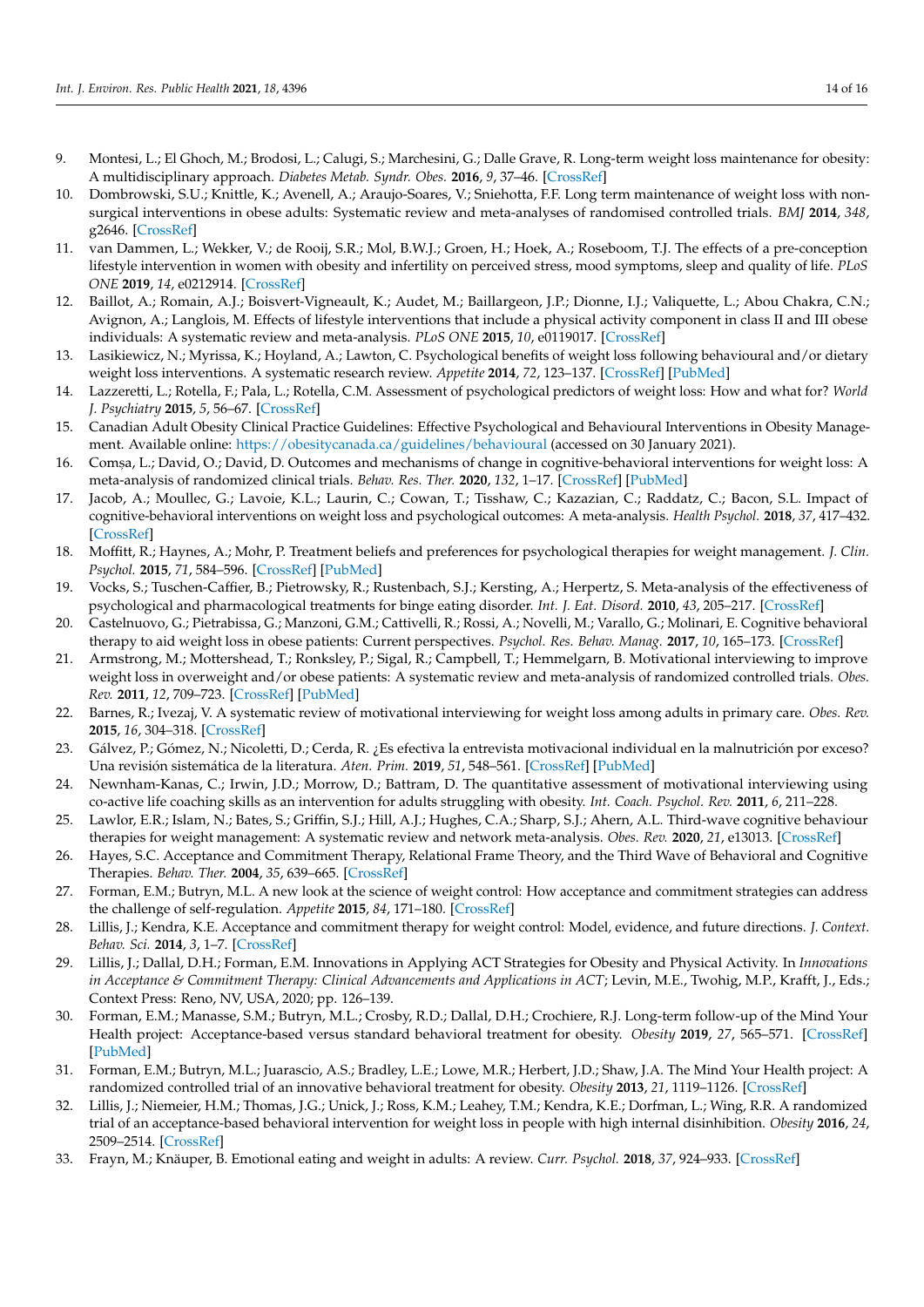- <span id="page-14-0"></span>34. Sairanen, E.; Tolvanen, A.; Karhunen, L.; Kolehmainen, M.; Järvelä-Reijonen, E.; Lindroos, S.; Peuhkuri, K.; Korpela, R.; Ermes, M.; Mattila, E.; et al. Psychological flexibility mediates change in intuitive eating regulation in acceptance and commitment therapy interventions. *Public Health Nutr.* **2017**, *20*, 1681–1691. [\[CrossRef\]](http://doi.org/10.1017/S1368980017000441)
- <span id="page-14-1"></span>35. Carrière, K.; Khoury, B.; Günak, M.M.; Knäuper, B. Mindfulness-based interventions for weight loss: A systematic review and meta-analysis. *Obes. Rev.* **2018**, *19*, 164–177. [\[CrossRef\]](http://doi.org/10.1111/obr.12623)
- <span id="page-14-2"></span>36. Rogers, J.M.; Ferrari, M.; Mosely, K.; Lang, C.P.; Brennan, L. Mindfulness-based interventions for adults who are overweight or obese: A meta-analysis of physical and psychological health outcomes. *Obes. Rev.* **2017**, *18*, 51–67. [\[CrossRef\]](http://doi.org/10.1111/obr.12461)
- <span id="page-14-3"></span>37. Duan, W.; Wang, Z. Mindfulness capability mediates the association between weight-based stigma and negative emotion symptoms. *Mindfulness* **2019**, *10*, 1074–1081. [\[CrossRef\]](http://doi.org/10.1007/s12671-018-1039-4)
- <span id="page-14-4"></span>38. Masuda, A.; Hill, M.L. Mindfulness as therapy for disordered eating: A systematic review. *Neuropsychiatry* **2013**, *3*, 433–447. [\[CrossRef\]](http://doi.org/10.2217/npy.13.36)
- <span id="page-14-5"></span>39. Palmeira, L.; Cunha, M.; Pinto-Gouveia, J. Processes of change in quality of life, weight self-stigma, body mass index and emotional eating after an acceptance-, mindfulness-and compassion-based group intervention (Kg-Free) for women with overweight and obesity. *J. Health Psychol.* **2019**, *24*, 1056–1069. [\[CrossRef\]](http://doi.org/10.1177/1359105316686668)
- <span id="page-14-6"></span>40. Griffiths, C.; Williamson, H.; Zucchelli, F.; Paraskeva, N.; Moss, T. A systematic review of the effectiveness of acceptance and commitment therapy (ACT) for body image dissatisfaction and weight self-stigma in adults. *J. Contemp. Psychother.* **2018**, *48*, 189–204. [\[CrossRef\]](http://doi.org/10.1007/s10879-018-9384-0) [\[PubMed\]](http://www.ncbi.nlm.nih.gov/pubmed/30369631)
- 41. Potts, S.; Krafft, J.; Levin, M.E. A Pilot Randomized Controlled Trial of Acceptance and Commitment Therapy Guided Self-Help for Overweight and Obese Adults High in Weight Self-Stigma. *Behav. Modif.* **2020**. [\[CrossRef\]](http://doi.org/10.1177/0145445520975112) [\[PubMed\]](http://www.ncbi.nlm.nih.gov/pubmed/33251823)
- <span id="page-14-7"></span>42. Levin, M.E.; Petersen, J.M.; Durward, C.; Bingeman, B.; Davis, E.; Nelson, C.; Cromwell, S. A randomized controlled trial of online acceptance and commitment therapy to improve diet and physical activity among adults who are overweight/obese. *Transl. Behav. Med.* **2020**, ibaa123. [\[CrossRef\]](http://doi.org/10.1093/tbm/ibaa123)
- <span id="page-14-8"></span>43. Lillis, J.; Hayes, S.C.; Bunting, K.; Masuda, A. Teaching acceptance and mindfulness to improve the lives of the obese: A preliminary test of a theoretical model. *Ann. Behav. Med.* **2009**, *37*, 58–69. [\[CrossRef\]](http://doi.org/10.1007/s12160-009-9083-x)
- <span id="page-14-9"></span>44. Palmeira, L.; Pinto-Gouveia, J.; Cunha, M. Exploring the efficacy of an acceptance, mindfulness & compassionate-based group intervention for women struggling with their weight (Kg-Free): A randomized controlled trial. *Appetite* **2017**, *112*, 107–116. [\[CrossRef\]](http://doi.org/10.1016/j.appet.2017.01.027)
- <span id="page-14-10"></span>45. Tapper, K.; Shaw, C.; Ilsley, J.; Hill, A.J.; Bond, F.W.; Moore, L. Exploratory randomised controlled trial of a mindfulness-based weight loss intervention for women. *Appetite* **2009**, *52*, 396–404. [\[CrossRef\]](http://doi.org/10.1016/j.appet.2008.11.012)
- <span id="page-14-11"></span>46. Tylka, T.L.; Annunziato, R.A.; Burgard, D.; Danielsdottir, S.; Shuman, E.; Davis, C.; Calogero, R.M. The weight-inclusive versus weight-normative approach to health: Evaluating the evidence for prioritizing well-being over weight loss. *J. Obes.* **2014**, *2014*, 983495. [\[CrossRef\]](http://doi.org/10.1155/2014/983495)
- <span id="page-14-12"></span>47. Chan, A.; Tetzlaff, J.M.; Altman, D.G.; Laupacis, A.; Gøtzsche, P.C.; Krleža-Jerić, K.; Hróbjartsson, A.; Mann, H.; Dickersin, K.; Berlin, J.A. SPIRIT 2013 Statement: Defining Standard Protocol Items for Clinical Trials. *Ann. Intern. Med.* **2013**, *158*, 200–207. [\[CrossRef\]](http://doi.org/10.7326/0003-4819-158-3-201302050-00583)
- <span id="page-14-13"></span>48. Butryn, M.L.; Webb, V.; Wadden, T.A. Behavioral treatment of obesity. *Psychiatr. Clin. N. Am.* **2011**, *34*, 841–859. [\[CrossRef\]](http://doi.org/10.1016/j.psc.2011.08.006)
- <span id="page-14-14"></span>49. Luoma, J.B.; Hayes, S.C.; Walser, R.D. *Learning ACT: An Acceptance & Commitment Therapy Skills-Training Manual for Therapists*; New Harbinger Publications: Oakland, CA, USA, 2007.
- <span id="page-14-15"></span>50. Westrup, D.; Wright, M.J. *Learning ACT for Group Treatment: An Acceptance and Commitment Therapy Skills Training Manual for Therapists*; New Harbinger Publications: Oakland, CA, USA, 2017.
- <span id="page-14-16"></span>51. Forman, E.M.; Butryn, M.L. *Effective Weight Loss: An Acceptance-Based Behavioral Approach, Clinician Guide*; Oxford University Press: New York, NY, USA, 2016. [\[CrossRef\]](http://doi.org/10.1093/med:psych/9780190232009.001.0001)
- <span id="page-14-17"></span>52. Forman, E.M.; Butryn, M.L. *Effective Weight Loss: An Acceptance-Based Behavioral Approach, Workbook*; Oxford University Press: New York, NY, USA, 2016. [\[CrossRef\]](http://doi.org/10.1093/med:psych/9780190232023.001.0001)
- <span id="page-14-18"></span>53. Stoddard, J.A.; Afari, N. *The Big Book of ACT Metaphors: A Practitioner's Guide to Experiential Exercises and Metaphors in Acceptance and Commitment Therapy*; New Harbinger Publications: Oakland, CA, USA, 2014.
- <span id="page-14-19"></span>54. Teasdale, J.D.; Williams, J.M.G.; Segal, Z.V. *The Mindful Way Workbook: An 8-Week Program to Free Yourself from Depression and Emotional Distress*; Guilford Publications: New York, NY, USA, 2013.
- <span id="page-14-20"></span>55. Kristeller, J.L.; Wolever, R.Q. Mindfulness-based eating awareness training for treating binge eating disorder: The conceptual foundation. *Eat. Disord.* **2010**, *19*, 49–61. [\[CrossRef\]](http://doi.org/10.1080/10640266.2011.533605)
- <span id="page-14-21"></span>56. Andrés, A.; Saldaña, C.; Mesa, J.; Lecube, A. Psychometric evaluation of the IWQOL-Lite (Spanish version) when applied to a sample of obese patients awaiting bariatric surgery. *Obes. Surg.* **2012**, *22*, 802–809. [\[CrossRef\]](http://doi.org/10.1007/s11695-011-0518-7)
- <span id="page-14-22"></span>57. Lillis, J.; Luoma, J.B.; Levin, M.E.; Hayes, S.C. Measuring weight self-stigma: The Weight Self-stigma Questionnaire. *Obesity* **2010**, *18*, 971–976. [\[CrossRef\]](http://doi.org/10.1038/oby.2009.353) [\[PubMed\]](http://www.ncbi.nlm.nih.gov/pubmed/19834462)
- <span id="page-14-23"></span>58. Lobo, A.; Pérez-Echeverría, M.J.; Artal, J. Validity of the scaled version of the General Health Questionnaire (GHQ-28) in a Spanish population. *Psychol. Med.* **1986**, *16*, 135–140. [\[CrossRef\]](http://doi.org/10.1017/S0033291700002579)
- <span id="page-14-24"></span>59. Godoy-Izquierdo, D.; Godoy, J.; López-Torrecillas, F.; Sánchez-Barrera, M. Propiedades psicométricas de la versión española del "Cuestionario de Salud General de Goldberg-28". *Revista de Psicología de la Salud* **2002**, *14*, 49–71.